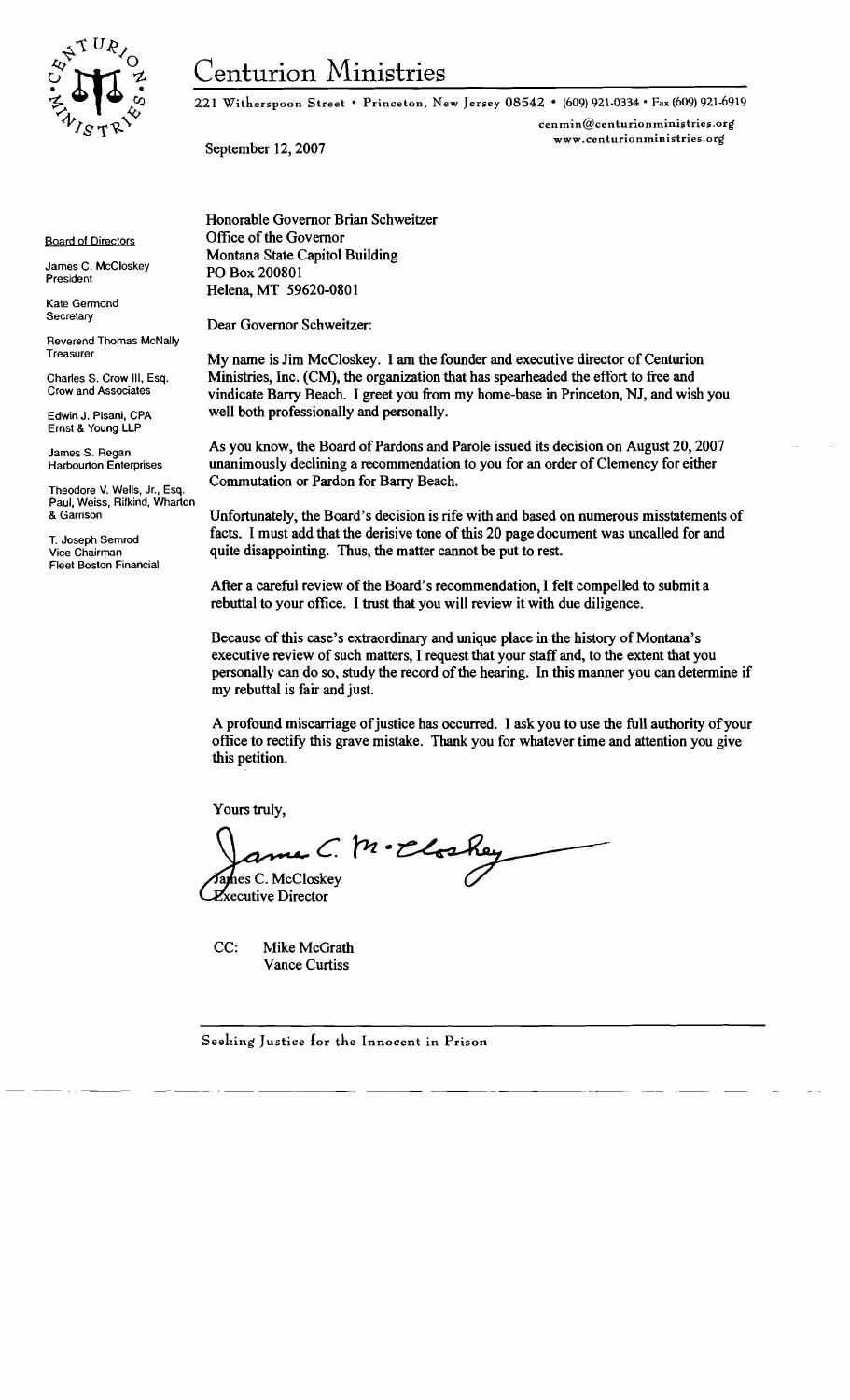

# Centurion Ministries' Response to the Montana State Board of Pardons and Parole's August 20, 2007 Denial of Barry Beach's Petition for Executive Clemency and/or Commutation

.

James C. McCloskey Founder & Executive Director Centurion Ministries, Inc. September 11, 2007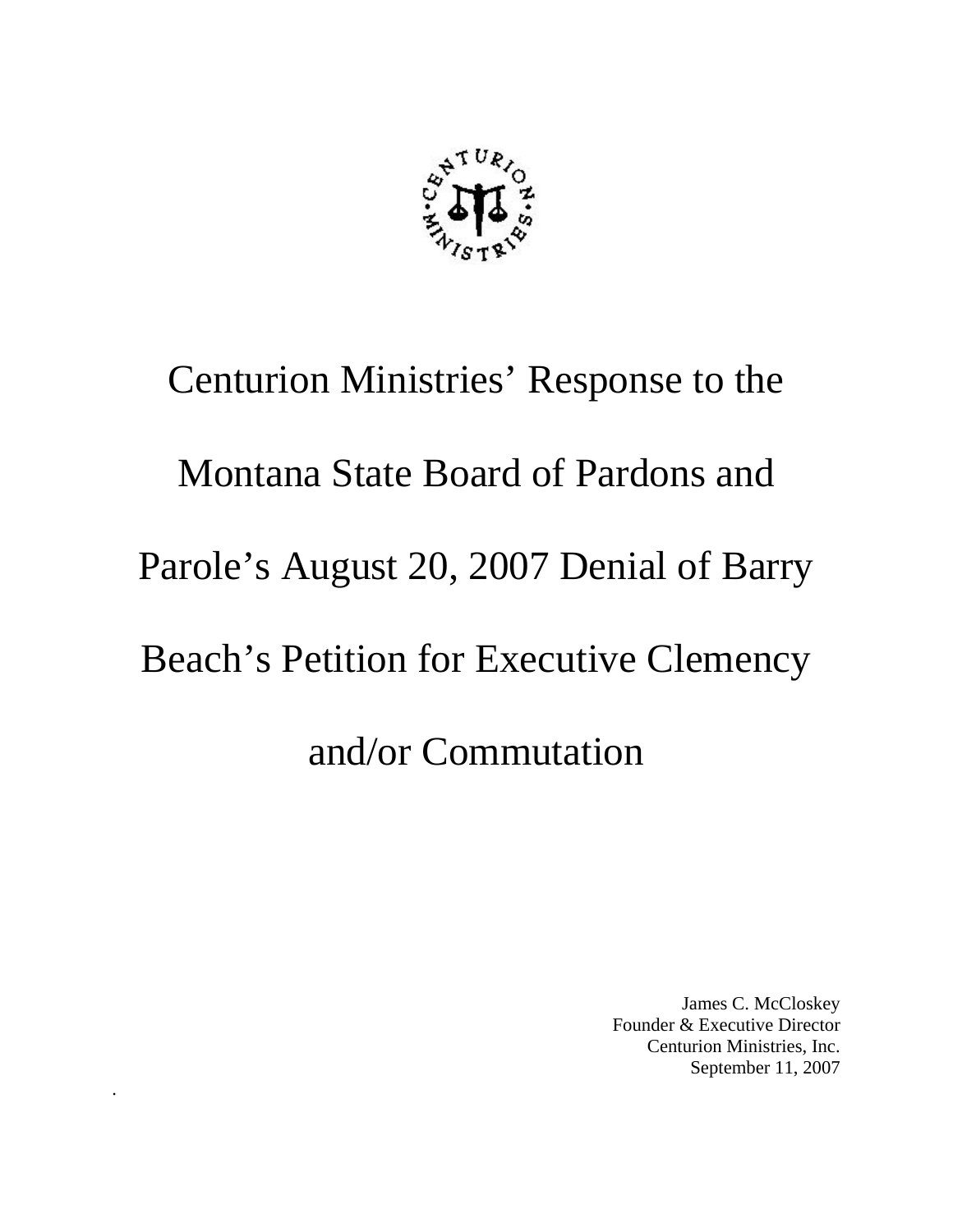# **Table of Contents**

|                                    | Page 2  |
|------------------------------------|---------|
| The Bloody Palm Print              | Page 3  |
|                                    | Page 4  |
|                                    | Page 5  |
| Judy Grayhawk<br>$\bullet$         | Page 5  |
| Glenna Lochman<br>$\bullet$        | Page 6  |
| Ron Kemp<br>$\bullet$              | Page 6  |
| $\bullet$                          | Page 7  |
|                                    | Page 8  |
| J.D. Atkinson<br>$\bullet$         | Page 8  |
| Vonnie Brown<br>$\bullet$          | Page 9  |
| Carl Four Star<br>$\bullet$        | Page 9  |
| <b>Sissy Atkinson</b><br>$\bullet$ | Page 10 |
| $\bullet$                          | Page 11 |
| Dun O'Connor<br>$\bullet$          | Page 11 |
| <b>Richard Holen</b><br>$\bullet$  | Page 12 |
| $\bullet$                          | Page 13 |
| the Testimony of Above Witnesses   |         |
| The Physical Evidence              | Page 14 |
| $\bullet$                          | Page 3  |
| $\bullet$                          | Page 14 |
| $\bullet$                          | Page 14 |
| $\bullet$                          | Page 15 |
|                                    | Page 17 |
|                                    | Page 18 |
| $\bullet$                          | Page 18 |
| $\bullet$                          | Page 19 |
|                                    | Page 20 |
| $\bullet$                          | Page 20 |
| $\bullet$                          | Page 20 |
|                                    | Page 22 |
| Post Script                        | Page 24 |
|                                    | Page 25 |
| Board in its Decision              |         |
|                                    | Page 27 |
| Confession                         |         |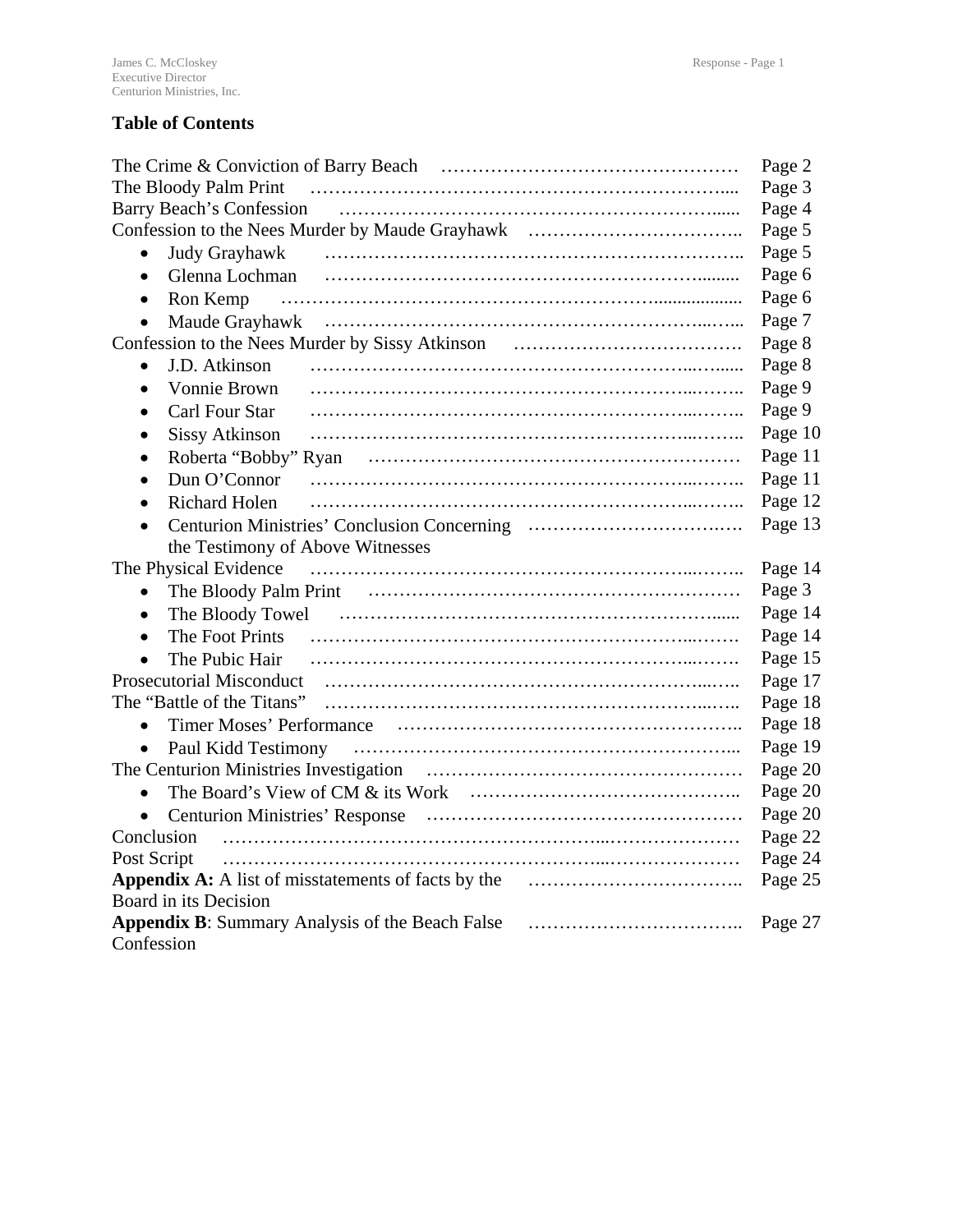#### **Introduction**

As the Founder and Executive Director of Centurion Ministries (CM), I must respond to the tone and substance of the recent decision of the Montana State Board of Pardons and Parole denying clemency and commutation relief to Barry Beach. This 20 page decision is replete with numerous misstatements of critically important facts. Bereft of even a pretense of balance and evenhandedness, it ignores or mischaracterizes strong evidence of Mr. Beach's innocence and the guilt of others. One can only wonder how sincere and well intentioned the Board's disposition and motivation was when it initiated and conducted these hearings.

For the convenience of the reader, I have itemized the misstatements of fact by the Board in its August 20, 2007 Decision denying Mr. Beach relief. Please see Appendix A for this list.

Centurion Ministries' response to these misstatements is addressed in the following narrative.

# **The Crime and Conviction of Barry Beach**

The following facts with regard to the murder of Kimberly Ann Nees are not in dispute. During the early morning hours of June 16, 1979, Kimberly Ann Nees was attacked while sitting in the driver's side of her pickup truck down in the park along the Poplar River. Her truck was parked over 250 feet from the train bridge. The attack began inside the cab of the pickup and continued on the passenger side and then continued outside the pickup. Kimberly Nees' body was moved from an area outside the pickup where the attack upon her was completed and carried 256 feet where she was found several hours later by police laying face up in about two feet of water in the Poplar River. Kimberly Nees' red purse and white sweater were found sitting directly outside the passenger door of the pickup truck. Fingerprints and palm prints were located on the exterior and interior of the pickup truck. At least two different types of footprints as well as some bare foot prints were located in or near the drag trail that ran from the truck to the river edge. The keys to the pickup truck were missing and no murder weapon or murder weapons were located.

The murder remained unsolved for 3-1/2 years until Barry Beach gave a statement to Louisiana detectives Jay Via and Alfred Calhoun on January 7, 1983.

At Barry Beach's trial the only evidence properly presented before the jury was a recitation of Barry Beach's statement to the detectives. No tape was played as the original had been erased by the Louisiana police. No eyewitnesses placed Barry Beach at the scene of the crime or with Kim Nees on the evening of the crime or out and about in Poplar on the Friday evening of the crime. No forensic evidence connected Barry Beach to the crime scene. No witnesses other than the detectives offered any testimony that incriminated Barry.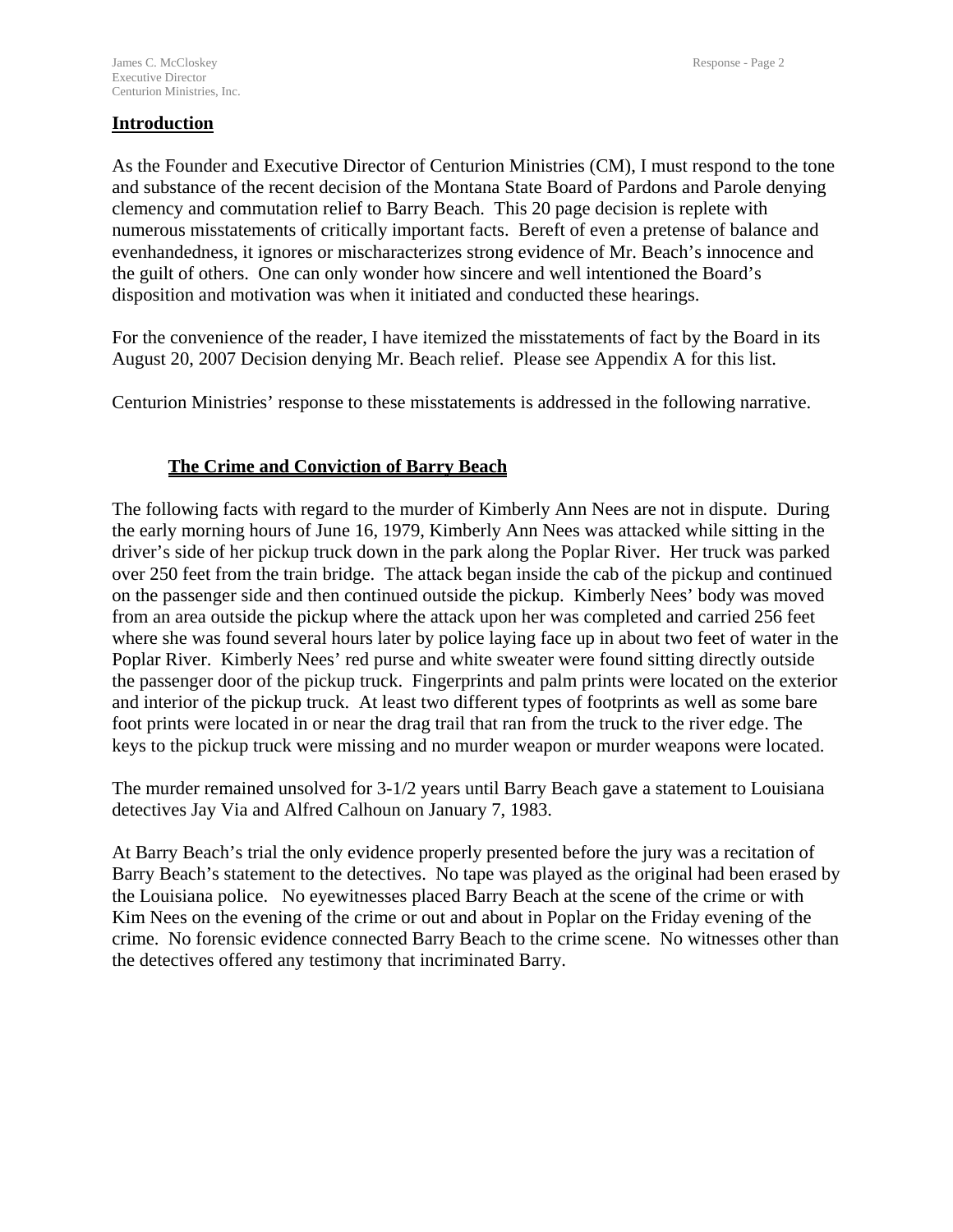Let me first of all address the more important misstatement of facts found throughout the decision.

# • **The Bloody Palm Print**

The victim was viciously assaulted inside her pick-up truck. Blood spattering and smears were observed throughout the cabin of the pick-up. Crime scene police reports describe "*heavy blood splatters on driver's side*"; "*heavy blood stains on passenger seat*"; "*extensive blood spatters behind driver's seat"; "three gauge marks on ceiling with hair* [victim's] *coming out of marks".*  She was then pulled out the passenger side door and dropped 10 feet away where the murder concluded.

A clear bloody left handed palm print was found above the handle of the passenger door. The FBI in its investigation concluded that "*the bloody palm print located on the passenger door would have to have been left by the unsub"* (unidentified suspect). During the 3-1/2 years investigation prior to Mr. Beach's arrest, the lead Roosevelt County investigator, Sheriff Dean Mahlum, recognized the evidentiary value of this forensic evidence. In his written request to the FBI asking them to compare the palm prints of the various suspects to this bloody palm print and other prints lifted at the crime scene, he wrote to the FBI that "*we would be particularly interested in the bloody palm print recovered from the passenger door."* 

The Board stated in its opinion that this bloody palm print "*has little probative value…. Neither Kimberly Nees (the victim) nor Barry Beach could be included or excluded as possibilities of those who may have left the print…. Kimberly Nees could have staggered against the pick-up while she was in the death throes…. Barry Beach could have left the print as he was attacking Kimberly.*" These statements are palpably false. The FBI is on the record stating that this bloody palm print is not that of either Barry Beach or Kimberly Nees. An FBI report that CM presented to the Board states the following, "*It is noted that the crime scene investigation developed a bloody palm print on the passenger side of the victim's vehicle which was not identified as belonging to either Kim Nees or Barry Beach."* Twice Sheriff Mahlum had the FBI compare this print to Barry, and both times the FBI informed Mahlum that it was not Mr. Beach's print.

In January 1983 Sheriff Mahlum told the Louisiana authorities that this bloody palm print does not belong to Barry Beach. He informed them that "*we've got one partial bloody print on the exterior of the pick-up… it's along the passenger door…we have a set of prints and they have been compared by the bureau (FBI) and they don't match Barry's print."* 

Not even the Montana Attorney General's office has ever hypothesized that Ms. Nees left her own palm print on the door while '*in the throes of death*.' Such a false stretch of the forensic facts in this case flies in the face of the obvious; and that is that one of those involved in the murder who had contact with the extremely bloody body of Kim Nees closed the passenger door after pulling the badly beaten Kim Nees from the cabin and depositing her on the ground where a four foot pool of blood was found 10 feet from the vehicle.

Also, the Board completely ignored the stipulation of the Attorney General that the bloody palm print remains unidentified. This stipulation was entered into prior to the Board's hearing.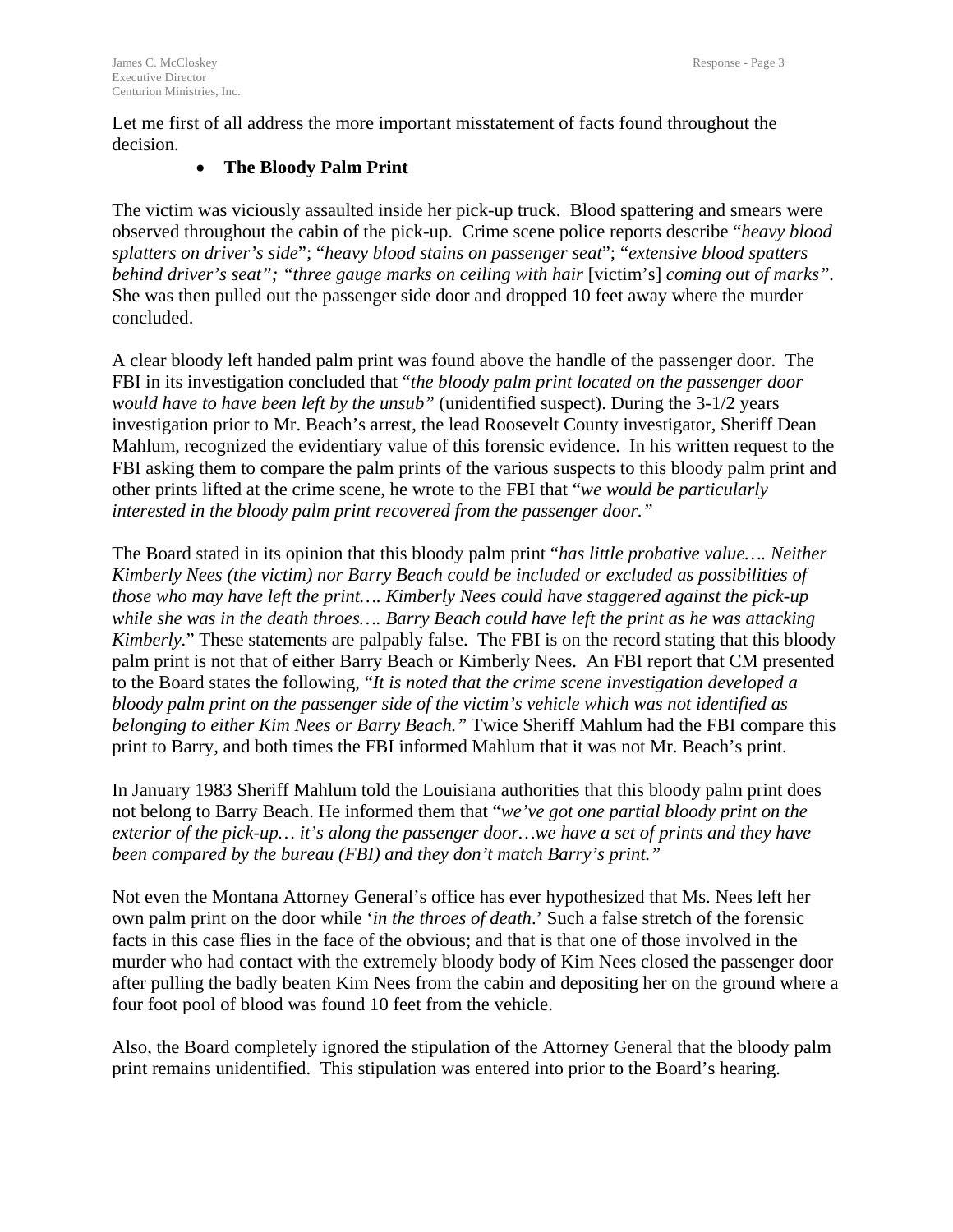When the Roosevelt County Sheriff and the District Attorney decided to charge Barry Beach with the murder based solely on his confession secured by Louisiana deputies, that bloody palm print for the first time became irrelevant. A blind eye was cast on it. Trial prosecutor Racicot ridiculed the defendant's assertion that the bloody palm print belonged to one of Ms. Nees' killers mockingly referring to the owner of the bloody palm print as a "**phantom killer**" or "mystery man". The Prosecutor inaccurately also told the jury that the bloody palm print could have been left by Kim Nees because "the examiner could not exclude her as having left that print". That statement is simply not true because the FBI *had* excluded both Barry Beach *and* Kim Nees as the donors of the print.

The Board also stated in its decision that *"every print in the truck has been compared against every person accused of involvement in this matter by Mr. Beach – not one match was obtained*." Quite the contrary is true. There are six people who CM can name who we have reason to believe were possibly involved in Kim's killing or removed her body to the river, and whose finger and/or palm prints could be among those lifted from the crimes scene which have not yet been identified.

# • **Barry Beach's Confession**

Barry Beach was convicted solely on the basis of a confession that was extracted from him by two Louisiana detectives 3-1/2 years after Ms. Nees' death. Barry was subjected to a grueling seven hour interrogation session in a small and cramped 10 foot by 20 foot windowless room without benefit of food.

The Board stressed repeatedly in its decision that Barry's confession conformed exactly to the crime scene and therefore is compelling evidence of guilt. The Board stated that "*nothing from the confession conflicted with the actual crime scene"*; that Barry "*was connected* [to the crime scene] *in a host of ways through his confession"* which was "*consistently in keeping with the actual physical evidence*"; that his confession correlated to the crime scene "*in supreme detail"*; that "*the confession statement is compellingly self-authenticating…when compared with the crime scene"*; and that there is "*nothing within the statement* [Beach's confession] *that suggests innocence and much that demonstrates guilt."* The Board concluded that Barry's confession statement is evidence "*at least as compelling as fingerprints could possibly have been."* 

 Although the Board concluded with great certainty that "*nothing from the confession conflicted with the actual crime scene",* CM can demonstrate from the record that Mr. Beach's confession narrative shows an ignorance of both the crime scene and how and where the assault on Ms. Nees unfolded and progressed. His confession statement is riddled with errors and is in direct conflict with the forensic facts of the crime scene. In its decision, the Board shockingly chose to largely ignore these factors and brazenly mischaracterize them as conforming to the crime scene.

Because if its length, I have attached to this narrative as Appendix B a post hearing confession analysis summary written by CM attorney Peter Camiel and submitted to the Board on June 20, 2007. This analysis details why CM and police interrogation expert Dr. Richard Leo concluded that the Beach admission is a classic false confession because it does not 'fit' the crime scene.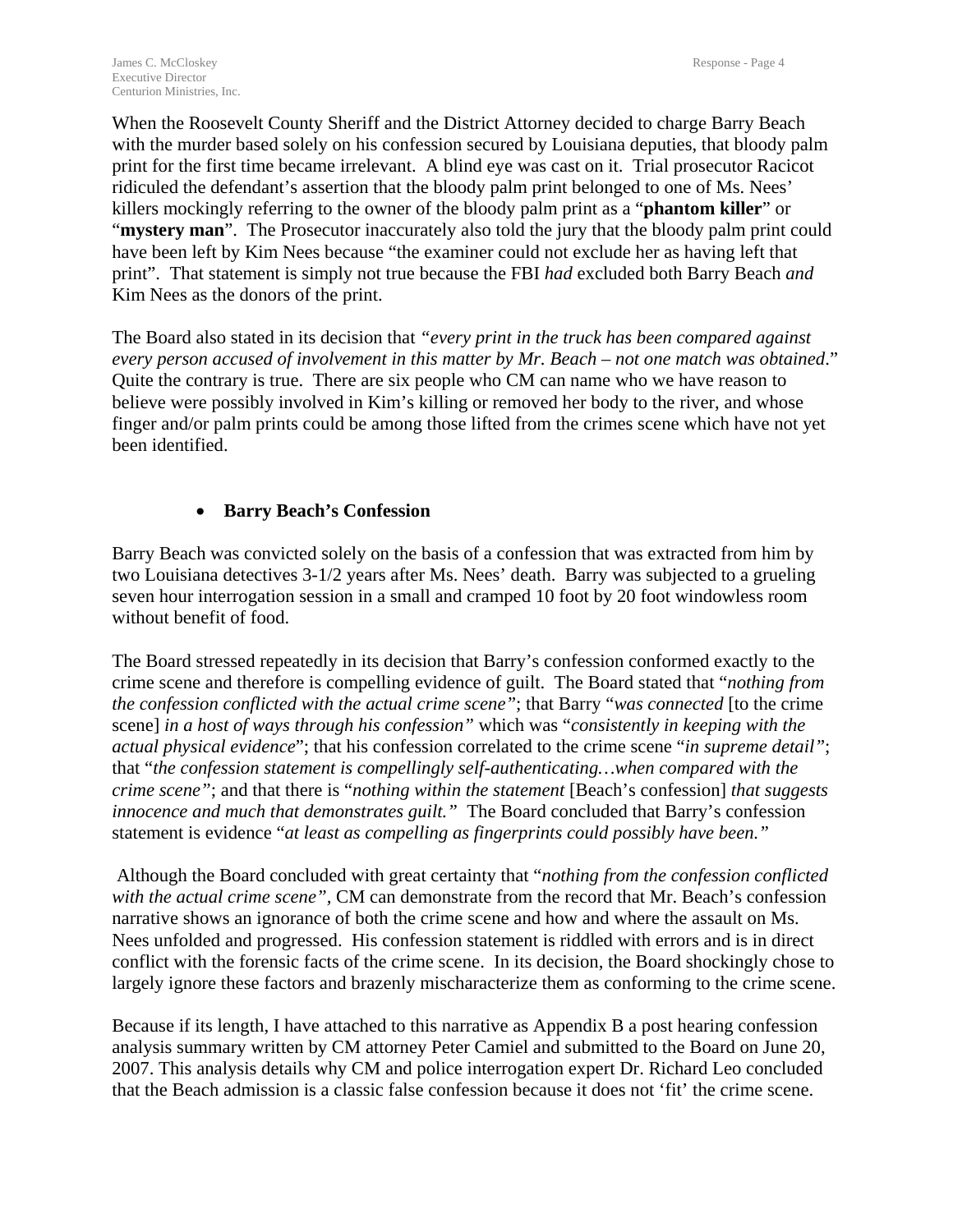# **Confession to the Nees Murder by Maude Grayhawk**

The Board stated in this decision that "*as to the likelihood that there were other perpetrators, amorphous statements* [emphasis added] *were offered that various people said they knew more of the story or that they knew the wrong man was in prison… however no evidence whatsoever corroborating those statements or correlating them to the actual murder was brought or even claimed to have existed.*" In light of the witnesses CM presented at the "actual innocence" phase, this is a shocking misstatement that totally ignores credible testimony presented to the Board by witnesses who received confessions of guilt by others.

# • **Judy Grayhawk**

The Board in its decision made no reference whatsoever to Judy Grayhawk. Ms. Grayhawk's statement is far from "amorphous".

The Board heard from Judy Grayhawk, the sister-in-law of Maude Grayhawk. Her testimony can not be dismissed or diminished. Judy Grayhawk explained that she has been married for the past 30 years to Steve Grayhawk, Jr., the son of Steve Grayhawk, Sr., a former Poplar police officer who was on duty on the night that Kim Nees was murdered. Judy's husband, Steve Grayhawk, Jr., is the brother of Maude Grayhawk, whose father is also Steve Grayhawk, Sr. This is the same Steve Grayhawk, Sr. who kicked in the door of the evidence room at the Poplar police department. It is also the same Steve Grayhawk, Sr. who received the oral statement from Richard Holen days after the murder regarding Holen's observations of Kim Nees and her pickup truck full of passengers turning down into the train bridge park sometime around 2:30 a.m. on June 16, 1979.

Judy Grayhawk was an impressive witness. She came forward to give testimony regarding admissions made by her sister-in-law, Maude Grayhawk Kirn, risking her 30 year marriage to Steve Grayhawk, Jr. and perhaps her safety in the Poplar and Fort Peck reservation community. Judy Grayhawk described how she, in early 2004, received a telephone call from Maude Grayhawk who was calling to speak with Judy's son. Judy described Maude Grayhawk as despondent. She described how Maude Grayhawk started to talk and she just listened. Maude explained that she was trying to avoid an investigator who wanted to speak with her about the Kim Nees murder<sup>[1](#page-6-0)</sup>. Maude Grayhawk told Judy that she was fearful of going to prison and when asked what for, indicated that she would go to prison "for that Kim Nees murder." Judy Grayhawk asked, "What did you do?" and Maude replied, "I didn't kill that girl, all I did was kick her in the head a few times." Maude Grayhawk also described how she was the one who lured Kim Nees down to the park immediately prior to her murder.

Judy Grayhawk was stunned upon hearing Maude's words. This was information she never wanted to hear. She was immediately overcome with anguish over what she heard. Judy was

<span id="page-6-0"></span><sup>1</sup> <sup>1</sup> The investigator was Ron Kemp who was working for the County prosecutor. Kemp came to see Maude to set up an appointment for an interview.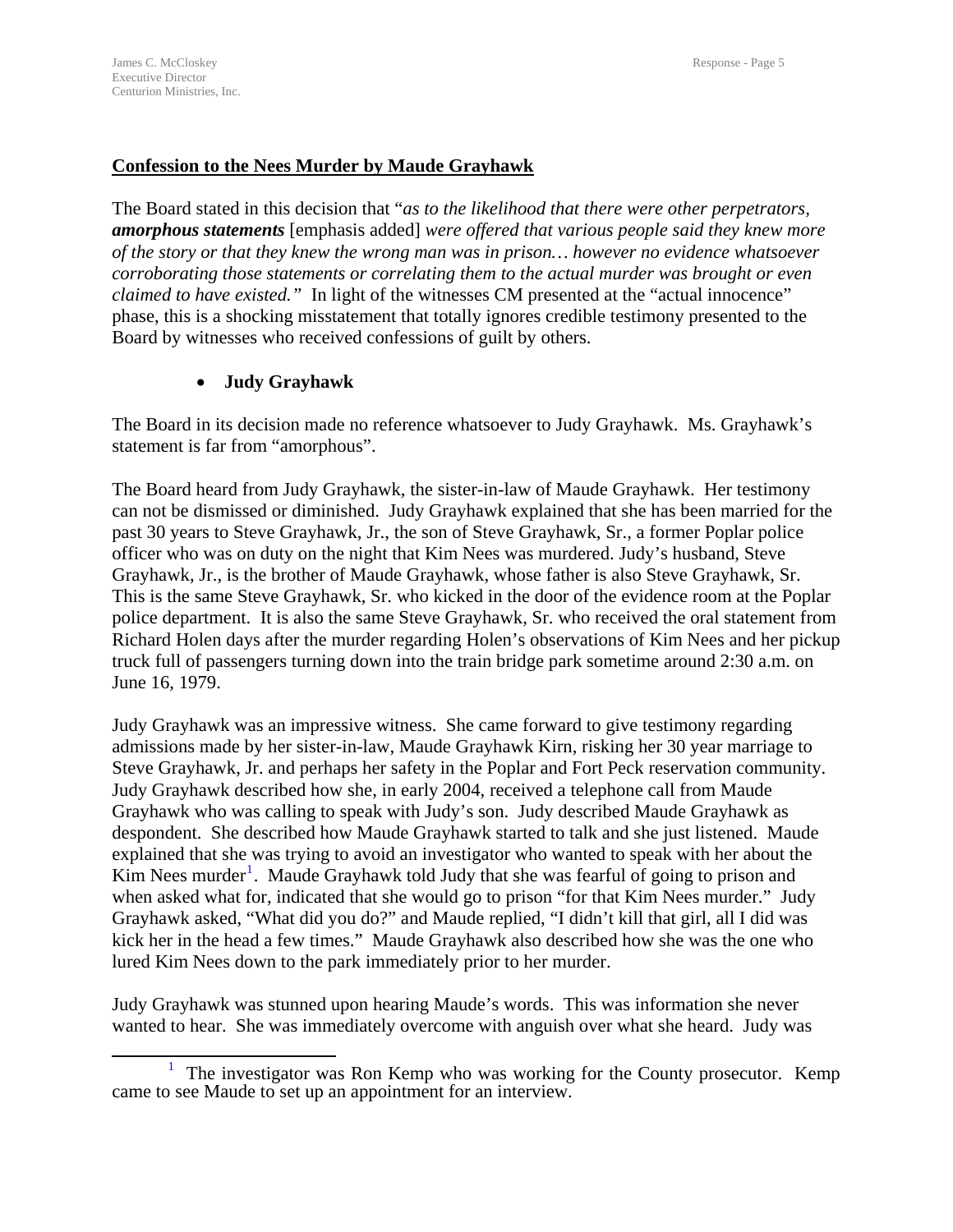placed in the awkward position of having to possibly implicate her husband's sister, Maude. Judy described how she felt she had to unburden herself by telling someone about the information she received from Maude. Later that day she went down to the Legion Club where she sought out Kim Nees' cousin, Glenna Lochman. Judy Grayhawk then described for Glenna the phone call that she had with Maude Grayhawk.

Over the next period of months, Judy Grayhawk struggled with the information she had received. She knew that the murder of Kim Nees was being reinvestigated by Centurion Ministries' investigators. She knew that Maude Grayhawk had made a direct admission to her about her direct participation in that murder. She also knew that she was a part of the Grayhawk family. Her husband, Steve Grayhawk, Jr., attempted to dissuade her from coming forward. Judy Grayhawk described a full day of arguments and anguish between her and her husband as they argued about whether or not she should come forward. She described how her husband threatened to divorce her after 30 years of marriage and how she told him that if that is what he wanted to do, then he should do it. She described how she told her husband that she would not perjure herself for his sister. In February 2007, Judy signed a sworn statement attesting to the phone call from Maude. When Centurion Ministries first contacted her in 2004, she refused to sign a declaration out of fear that doing so would upset her husband and family. Judy Grayhawk then made the 950 mile round trip drive to Deer Lodge from Poplar, took an oath to tell the truth and sat before this Board and described the statements made by Maude Grayhawk.

Judy Grayhawk's testimony was unimpeached. She had no axe to grind with Maude Grayhawk and, in fact, remains a member of the Grayhawk family. She risked her 30 year marriage to come before the Board. She holds a responsible job as a rehabilitation counselor and has lived a responsible life. Her words simply ring true and are corroborated in part by the testimony of Undersheriff Ron Kemp who interviewed Maude Grayhawk and by Kim Nees' own cousin, Glenna Lochman, who testified to her conversation with Judy Grayhawk in the spring of 2004.

Again, I repeat, in its discussion the Board made no mention whatsoever of Judy's startling testimony.

# • **Glenna Lochman**

Glenna is a cousin to the Nees family. She confirmed Judy Grayhawk's testimony to the Board concerning the fact that Judy informed Glenna about Maude's confession to her (Judy) the same day that Judy spoke with Maude. Glenna then told the Board that she immediately conveyed the information to the District Attorney investigator Ron Kemp and Centurion Ministries. Glenna's testimony was never mentioned in the Board's decision.

# • **Ron Kemp**

Ron Kemp is now a Roosevelt County Undersheriff. He testified about his interview with Maude Grayhawk at the request of Roosevelt County District Attorney Fred Hofman. He explained that he went to Maude Grayhawk's home to tell her that he wanted to interview her about the Nees murder. He set up a time for the interview to take place the next day. When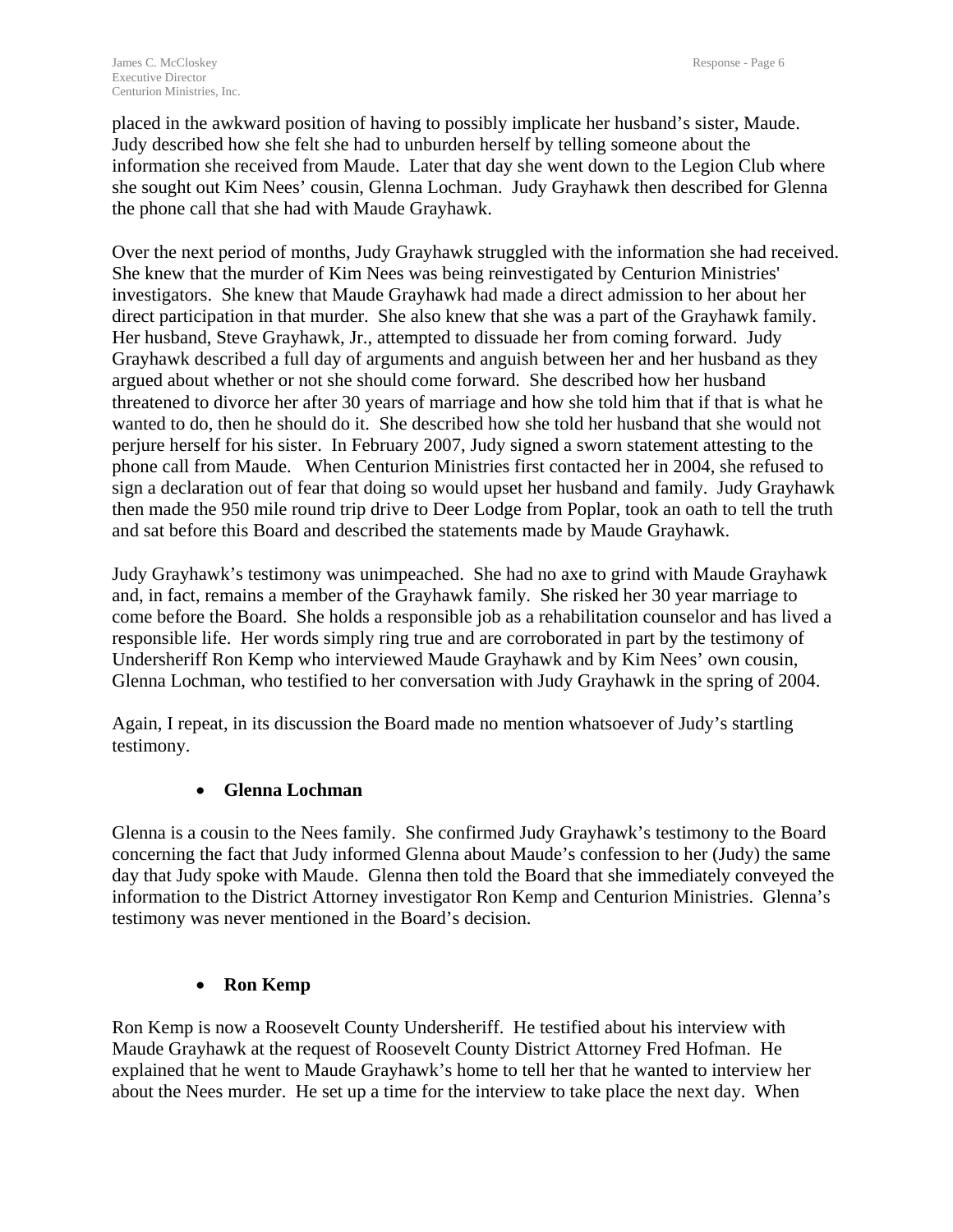Maude appeared the next day, he learned that Maude had, after his initial contact with her, had a phone call with Sissy Atkinson. He learned that Sissy Atkinson tried to dissuade Maude from talking with him.

Ron Kemp told Maude Grayhawk that he had spoken with an eyewitness who indicated that she was present when Kim Nees was murdered. Kemp described Maude's demeanor during the interview as upset and crying. Maude told Kemp girls were jealous of Kim and that Maude believed someone else was involved in Kim's murder. He questioned Maude Kirn who denied participating in the murder. However, Maude Grayhawk made a number of incriminating statements to Ron Kemp. Maude Grayhawk told Kemp that at the time she was drinking and using drugs heavily. She wondered aloud whether she could have been present when Kim Nees was murdered and simply blacked it out. Maude Grayhawk also said that Sissy Atkinson had disappeared the evening of Kim Nees' murder. Maude Grayhawk also described a phone call with Sissy Atkinson where Sissy Atkinson described being in possession of Kim Nees' diamond necklace. Ron Kemp asked Maude to take a polygraph and she agreed but then left for Colorado before the test was performed.

Ron Kemp testified at the hearing with full knowledge that his testimony would upset his fellow Roosevelt County law enforcement colleagues.

The Board made no mention of Deputy Sheriff Kemp's testimony in its decision.

# • **Maude Grayhawk**

In its decision the Board, in a slight of hand, admonished CM for not "producing" Maude Grayhawk at the hearing. We are not in the kidnapping business. We did everything in our power to "produce" her. We subpoenaed her even though the subpoenas had no authority since she is an out of state Denver, Colorado resident. CM Federal Expressed to her a \$720 cashiers check for advanced travel and subsistence costs. Neither the Board nor the Attorney General's office lifted a finger in trying to persuade her to testify. It was left for CM to do so even though Maude knew that it was CM, through our witnesses, who were accusing her of murder. CM had absolutely no authority to compel her testimony. Maude knew this and was therefore a no-show at the hearing.

Maude Grayhawk voluntarily chose not to appear before this Board despite having been given a subpoena and advance travel and subsistence costs. She chose not to appear after assuring Mr. Beach's attorney that she would appear. She chose not to appear after a phone call she had with the Attorney General's Office. Maude Grayhawk had the opportunity to come before this Board and give testimony under oath explaining whether or not she was involved in the murder of Kim Nees. She chose not to explain her phone call with Judy Grayhawk. She chose not to appear rather than explain whether her now deceased former husband, Dana Kirn, was about to come forward and give information that she had confessed being involved in the Kim Nees murder. Because Maude Grayhawk was under subpoena and ignored the subpoena, this Board should have interpreted her failure to appear as an inference against her.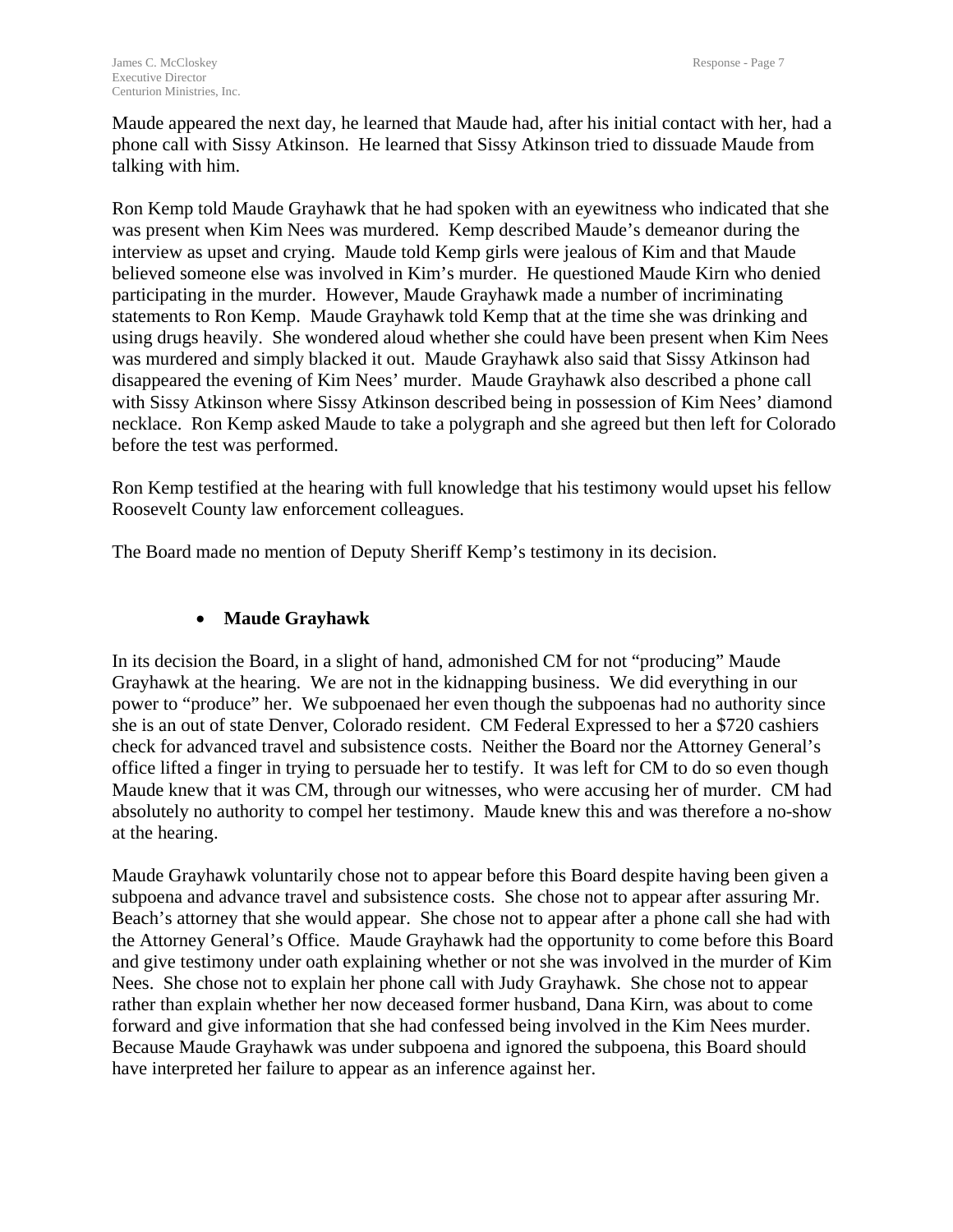#### **Confession to the Nees Murder by Sissy Atkinson**

It is important to keep in mind that the Board made no mention of the below described testimony of Sissy's brother J.D. Atkinson or the testimony of Sissy's former confidant Vonnie Brown.

#### • **J.D. Atkinson**

The Board heard from J.D. Atkinson, the older brother of Sissy Atkinson. J.D. Atkinson testified that he visited his sister, Sissy Atkinson, in Great Falls in 2003 and 2004 at a time when Sissy Atkinson was heavily addicted to narcotics. J.D. Atkinson described how Sissy Atkinson on a number of occasions began to talk about the Kim Nees murder and on at least one occasion began to "unload" and described that on the night of Kim Nees' murder she, Sissy Atkinson, along with Maude Grayhawk, Joanne Johnson and Jordis Ferguson were partying down off Highway 2 near the river. Sissy Atkinson described a fight breaking out and one of the girls with a wrench chasing Kim around the pickup truck. Sissy Atkinson described herself to her brother as a witness rather than a participant. Nevertheless, she has never publicly described herself as a witness, but always claimed that she was home by 11:00 p.m. on the night of Kim Nees' murder.

J.D. Atkinson first came forward in January 2007 by signing a sworn statement. He has stated under oath that his sister, Sissy, told him that Barry is innocent. J.D. has described Sissy's life since Kim Nees' murder as a downward spiral of drug addiction. He has expressed concern that his sister will end up killing herself if she does not admit what she knows.

Although the state attempted to impeach J.D. Atkinson by suggesting that prior conflicts between him and his sister would be a motive to fabricate these statements, the state failed in its attempt to discredit J.D. Atkinson. J.D. Atkinson sat before this Board, under oath, with his sister, Sissy Atkinson, and his brother, Bobby Atkinson, sitting behind him in the Board's hearing room. J.D. Atkinson testified before this Board despite only days before having received a phone call from the Attorney General's investigator, Ward McKay, who threatened him with being charged with perjury. J.D. Atkinson's testimony regarding being threatened with perjury was never rebutted. Ward McKay was never called as a witness despite the fact that he was on the Attorney General's witness list leading to the reasonable inference that J.D. Atkinson's testimony about the attempt to intimidate him to prevent him from testifying was in fact true. J.D. Atkinson has risked his return to the Fort Peck reservation by coming forward and giving public testimony implicating his sister in the murder of Kim Nees. He was unwavering despite an aggressive attempt to discredit him. J.D. Atkinson received nothing for his testimony except threats of perjury and family ostracism. He came forward despite the intimidating environment he faced.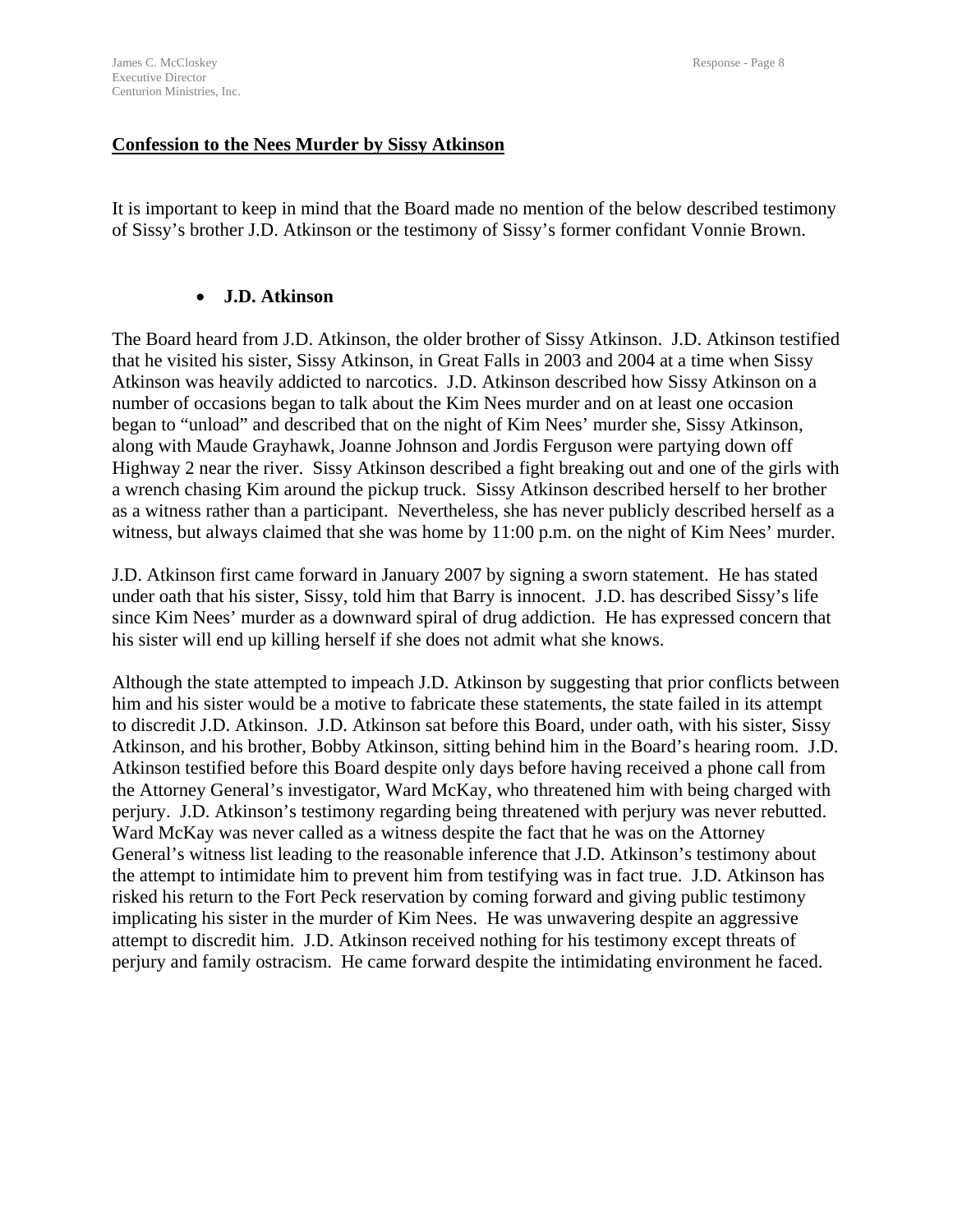#### • **Vonnie Brown**

Forty-two year old North Dakota resident, Vonnie Brown, testified about her contact with Sissy Atkinson in June of 2004 in Great Falls. Vonnie Brown was born and raised in Poplar and lived there most of her life. When she visited Sissy Atkinson in 2004, Sissy was in the midst of heavy drug use. During one visit, Sissy began to talk about the Kim Nees' murder. Sissy told Vonnie Brown, "I know who really did it." When Vonnie asked who, Sissy began describing girls kicking Kim and pulling her by the hair<sup>[2](#page-10-0)</sup>. Sissy said that Maude was one of them. She then began describing Maude, herself and others being present, but then stopped and changed the subject.

Vonnie Brown described how during her visits with Sissy in Great Falls, she saw Sissy's brother, J.D., visit on occasion. This corroborates J.D. Atkinson's testimony that he visited his sister at her apartment in Great Falls.

The state attempted to impeach Vonnie Brown by claiming that she and Sissy had had conflicts in the past. However, Vonnie Brown was also an impressive witness. She traveled a total of nearly 2,000 miles from eastern North Dakota with her daughter and two infant grandchildren to Deer Lodge and back and gave testimony under oath regarding what Sissy Atkinson had told her. Vonnie Brown's testimony is corroborated by J.D. Atkinson's own testimony which demonstrates that when Sissy Atkinson would be under the influence of narcotics, she would at times describe what had occurred when Kim Nees was murdered and her presence and possible participation in that murder.

# • **Carl Four Star**

Carl Four Star is a college educated computer consultant who grew up and lived in Wolf Point and came before this Board despite attempts to intimidate him from giving testimony regarding his overhearing of a conversation between Sissy Atkinson and her boyfriend, William Stubby Balbinot, as they worked at A & S Industries in approximately 1985. Carl Four Star is not friendly with the Beach family nor does he know Barry Beach. He testified that in 1985, he worked at A & S Industries less than 20 feet from Sissy Atkinson's work station. One day, as he was working, he overheard a conversation between Sissy Atkinson and William Balbinot where Balbinot said that it was a shame about what happened. Carl Four Star interpreted this to be a reference to either Barry Beach's conviction or Kim Nees' murder. He then heard Sissy clearly respond, "They got the wrong man" and he heard Sissy explain that she was there with Maude, Rose and another girl whose name he did not recall. He heard Sissy explain that it was a perfect crime and that they got away with murder. In addition, he observed Sissy make a motion with her arm as if she was demonstrating how Kim Nees was struck. Immediately after this statement, Sissy Atkinson walked toward Carl and looked at him and told him that she had got away with a capital crime.

<span id="page-10-0"></span> <sup>2</sup>  $2$  Clumps of hair were found in various areas of the crime scene. Barry Beach never described pulling Kim Nees' hair in his confession.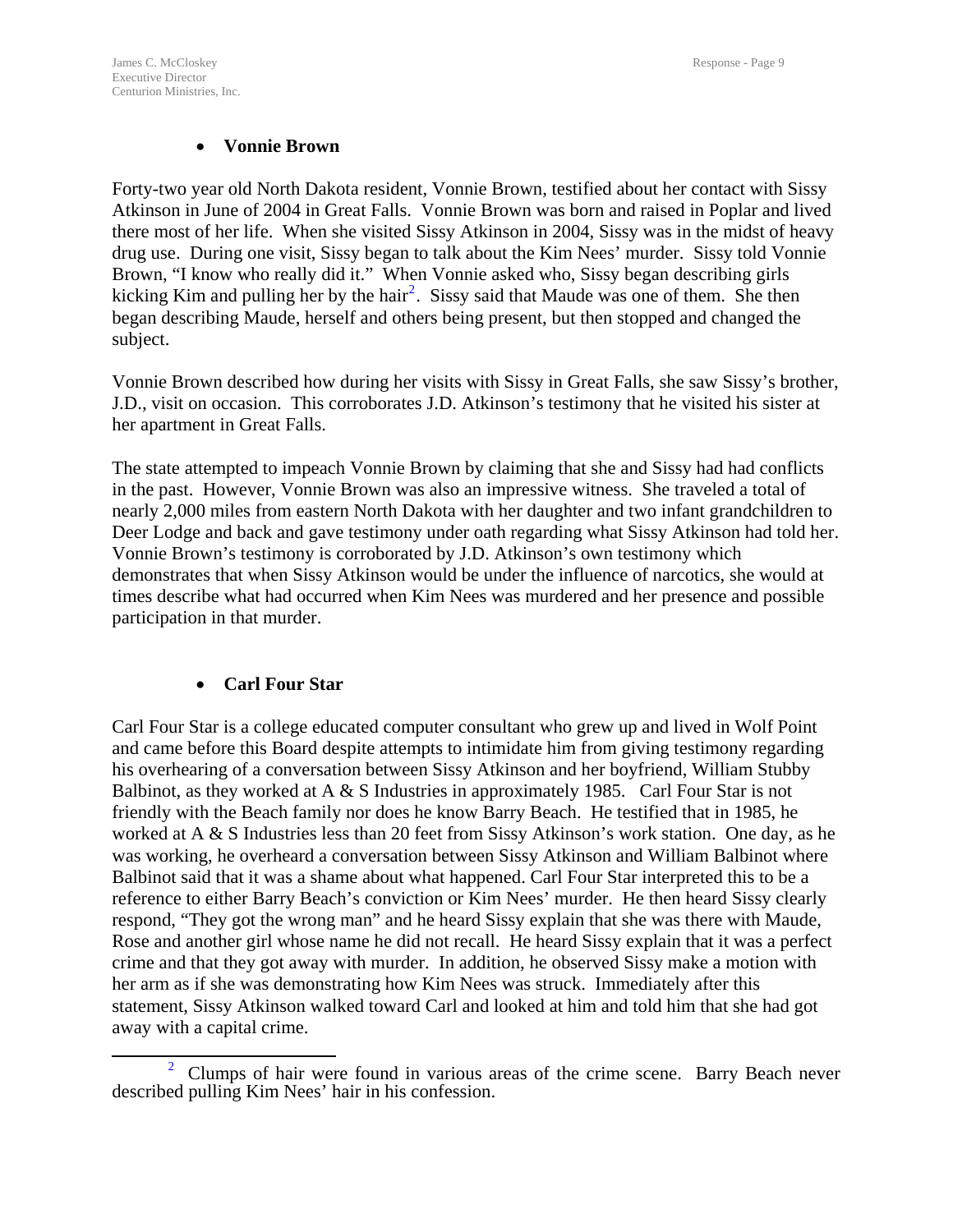Carl Four Star was shocked at what he heard. Like Judy Grayhawk, Carl Four Star didn't want to hear these words. He was in turmoil about whether he should come forward or keep quiet. He was fearful of repercussions on the reservation if he were to come forward and did not trust the Poplar police. Some time later, after carrying this inside of him for a time, Carl Four Star confessed to his priest, Father Jim, about what he had overheard. As Barry Beach had already been convicted, Father Jim advised Carl to simply pray. Years later, when Centurion Ministries investigators were searching for William Balbinot and showed up at Carl Four Star's mother's home, Carl Four Star heard that the Nees murder was being reinvestigated. It was at that time that Carl came forward and described what he heard Sissy Atkinson say.

In an attempt to impeach Carl Four Star, the state introduced the testimony of Deputy Richie McDonald who testified that he had worked at A & S Industries a year or two before Carl Four Star. McDonald tried to impeach Carl Four Star by claiming that it would have been too noisy to overhear such a conversation. However, Carl Four Star clearly described his work area and told the Board he had no difficulty hearing Sissy Atkinson's statements. Carl was so troubled by Sissy's admission that he went to his priest for advice. Carl had no reason to subject himself to the attacks on his honesty, but chose to do the right thing and testify.

Carl Four Star has no reason to lie to this Board. He is not a friend of Barry Beach or the Beach family and had no axe to grind with Sissy Atkinson. He knows what he heard and knows of its significance. He was willing to travel hundreds of miles to testify before this Board despite his continuing fear of repercussions to him and his family.

As were many of the witnesses whose testimony implicated Sissy Atkinson or Maude Grayhawk, Carl was fearful for his own personal safety once he returned to the Fort Peck Indian Reservation. Sure enough, shortly after his return he was physically assaulted by a man related to Sissy Atkinson.

# • **Sissy Atkinson**

Now living in Poplar and subpoenaed by CM, Sissy Atkinson testified before this Board and denied having participated in the murder of Kim Nees. Sissy Atkinson claimed that she was in Poplar on the evening of June 15, 1979 after earlier in the evening having been near the train bridge with Maude Grayhawk, Jordis Ferguson and Joanne Jackson. She claimed they came back into Poplar to buy beer and then she went home. Sissy Atkinson gave inconsistent testimony before this Board regarding whether or not she simply walked home by herself or was given a ride by Maude Grayhawk. She was confronted with the fact that in statements that she gave to law enforcement in 1979, she never explained her whereabouts during the early morning hours of June 16, 1979.

She also claimed to be a friend of Kim Nees at one point and at another point claimed that she didn't know her. She claimed that each of the witnesses who testified that she made admissions to them, including her brother, J.D. Atkinson, her friend, Vonnie Brown, and Carl Four Star were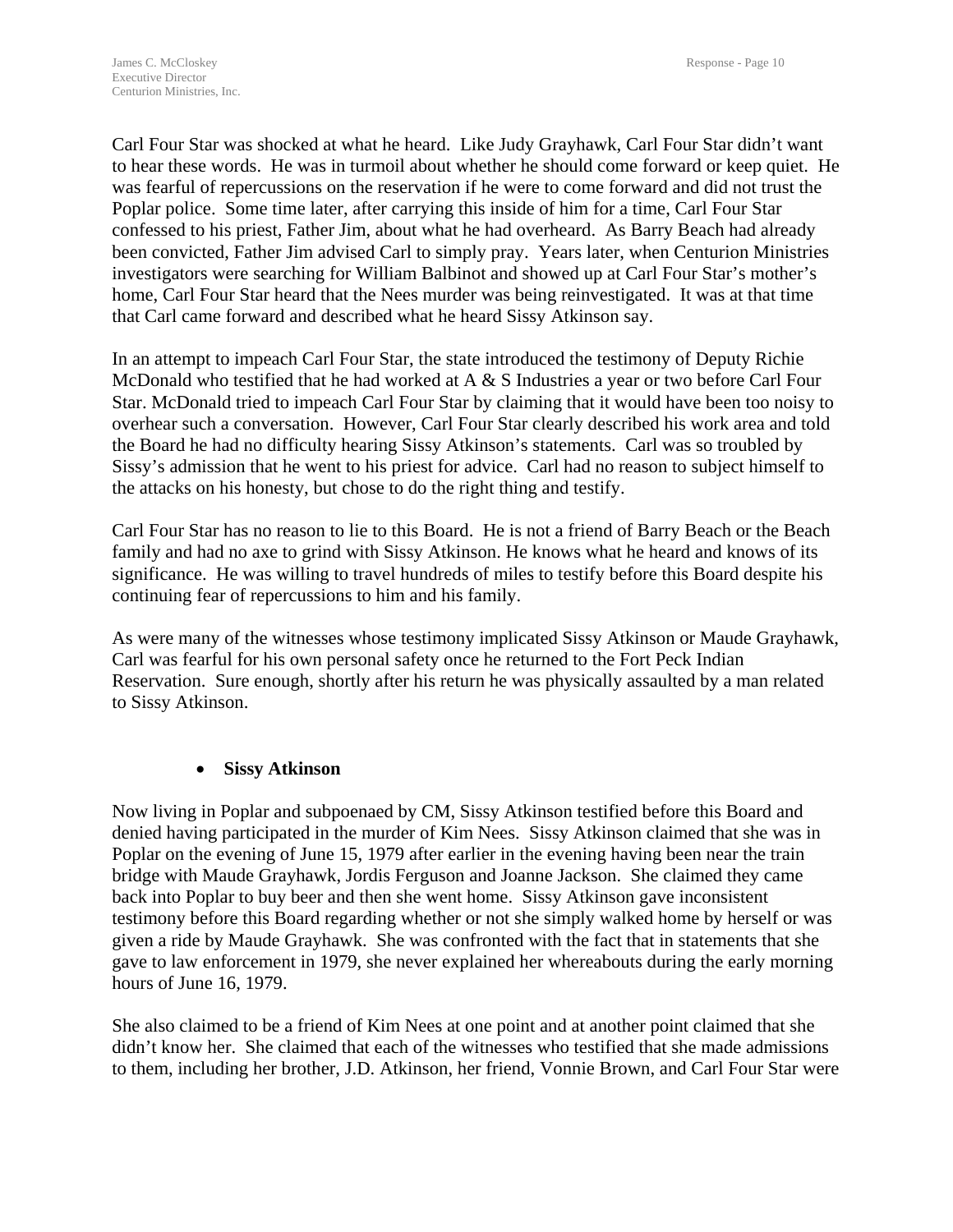all simply lying. Yet she could give no reason why her own brother, J.D. Atkinson, or Carl Four Star would give such testimony against her.

# • **Roberta "Bobby" Ryan**

Bobby Ryan appeared before this Board two weeks after having quintuple heart surgery. She traveled 800 miles round trip (having to stop every 100 miles to rest) from Glasgow to Deer Lodge to give testimony regarding her recollections of the evening and early morning hours of June  $15<sup>th</sup>$  and June  $16<sup>th</sup>$ , 1979. Bobby Ryan and her now deceased husband had owned the Bum Steer bar in Poplar in 1979. Bobby Ryan described how the week-end of June 15th/16th, 1979 was her first rodeo week-end owning the bar and how she had made plans to build a float with the assistance of the Jackson girls on Saturday, June 16, 1979. Bobby Ryan described how a dance was being held at the Bum Steer on Friday night, June 15, 1979.

She described her clear recollection that the bar didn't get busy until midnight and the bar stayed open until 2:00 a.m. Bobby Ryan explained that she was well acquainted with the Jackson sisters, Maude Grayhawk and Sissy Atkinson. She saw the girls in and out of her bar on the night of June 15, 1979 and the early morning hours of June  $16<sup>th</sup>$ . In fact, she spent a good deal of the night chasing the underage girls out of her bar. She described how they were all hyped up and kept gathering around Sissy Atkinson. She described her clear recollection that she saw these girls in her bar between the hours of midnight and 2:00 a.m.

The significance of Bobby Ryan's testimony is that she directly contradicts Sissy Atkinson's testimony before this Board that she, Sissy Atkinson, was home and in bed by 11:00 p.m. Bobby Ryan also testified regarding how the next day the Jackson sisters never showed up to assist in building the float and she went over to the Jackson residence but could not get the girls out of bed to assist.

Bobby Ryan also recalled the display in Beck's Sporting Goods store that included pictures of the crime scene, including a photograph of Kim Nees' body in the river and another photograph of the pickup truck along with the display of a crescent wrench.

Bobby Ryan's testimony was not only unimpeached, but she put her own health at risk to come before this Board. Although initially reluctant to come forward, Bobby Ryan was convinced by Dallas O'Conner, the then Mayor of Poplar, to come forward. Ms. Ryan had no reason to travel 800 miles to lie to the Board.

# • **Dun O'Connor**

Dun O'Connor is a rancher from Poplar. He knows Barry Beach and his family only slightly as Barry had worked for him on one occasion when Barry was in high school. Dun had also been friends with Sissy Atkinson. Dun O'Connor described how during the early morning hours of June 16, 1979 at 5:00 a.m., he was awakened by a phone call at his trailer home. As he went to the kitchen to answer the phone, he looked at the clock on the wall and saw the time, 5:00 a.m. On the phone was Sissy Atkinson who told him that Kim Nees' body was in the river. Upon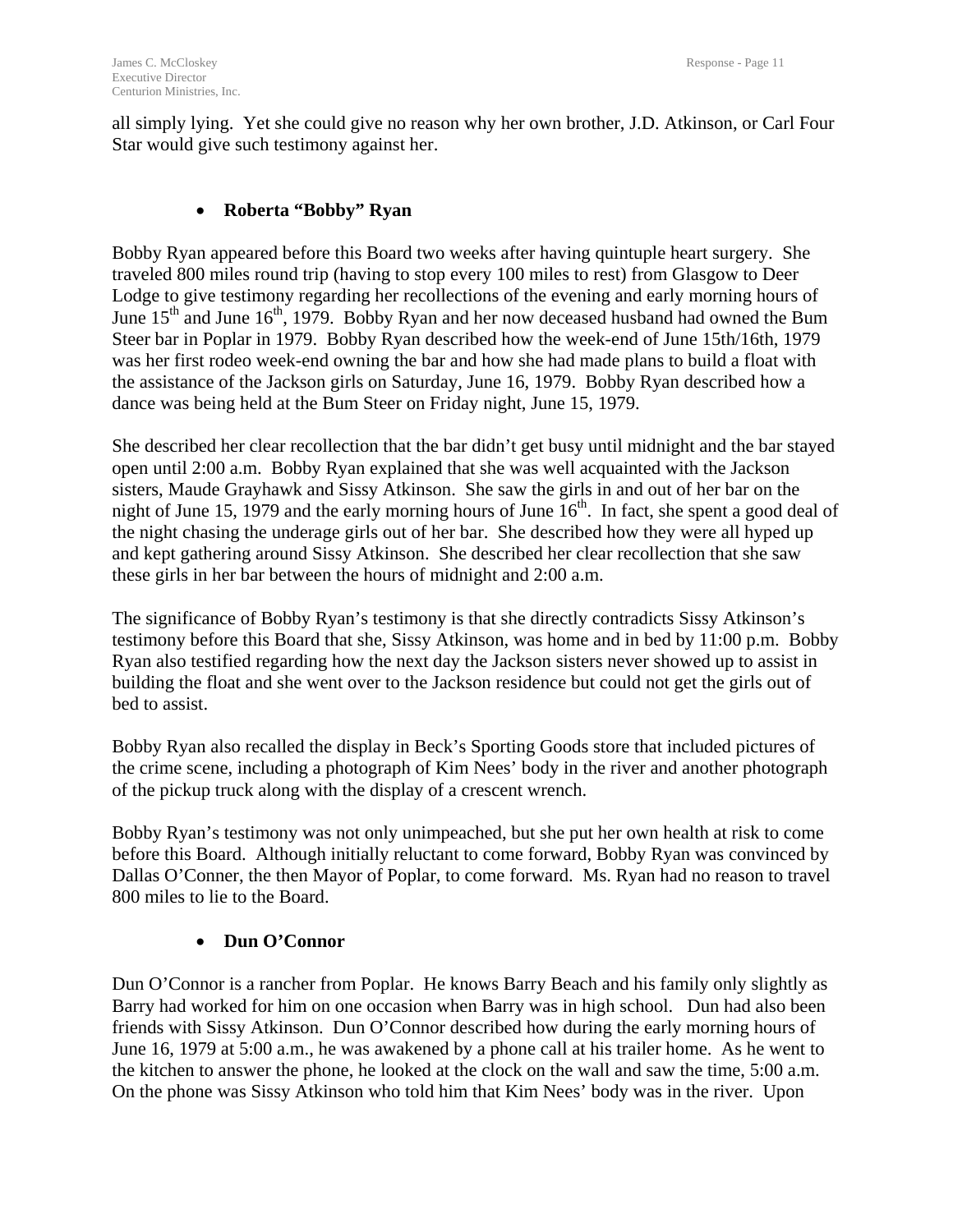hearing this, Dun went back to bed but later that morning, after waking up, learned that Kim Nees had been murdered and her body had been found in the river. It was not until later that Dun realized the significance of Sissy Atkinson's phone call. He learned the police had not found Kim Nees' body until 7:00 a.m. Dun O'Connor learned this in talking with another witness, Richard Holen.

Dun O'Connor's testimony was unimpeached. He has no axe to grind or bad blood with Sissy Atkinson. He came forward out of concern regarding the significance of Sissy Atkinson's call. How did Sissy Atkinson know by 5:00 a.m. that Kim Nees' body was in the Poplar River if she was home sound asleep?

# • **Richard Holen**

Richard Holen testified before this Board regarding his observation sometime around 2:30 a.m. on June 16, 1979. Richard Holen had spent the evening at the Legion Hall in Poplar, Montana leaving sometime after closing with his girlfriend, Gretchen Youpee. Gretchen had worked as a waitress at the Legion Hall and Richard had to wait until she finished cleaning up after the closing of the bar. Richard recalled this evening in particular because he had been in a fight that night. He recalled that he and Gretchen left the Legion Hall and traveled on Highway 2 westbound out of town, driving the loop that many of the Poplar kids drove during that time. As he was headed out of town, he saw the distinctive Nees pickup truck ahead of him. Inside the cab of the pickup truck, he saw who he believed to be Kim Nees as the driver and the seat full of occupants, including someone sitting on another person's lap. He described approximately five occupants of the vehicle. His car pulled closer to the pickup truck as it stopped to make a left turn down into the park near the Poplar River. Richard Holen continued in his car westbound on Highway 2, made the loop and came back eastbound on Highway 2 into town. As he crossed over the river bridge, he saw the Nees pickup truck on the road headed down toward the train bridge stopped. He saw another car adjacent to the driver's door of the Nees pickup truck stopped, as if the occupants of both vehicles were talking. Richard Holen continued on into Poplar.

A few days later, while at the Poplar Conoco station, Richard Holen spoke with Steve Grayhawk, Sr., then a Poplar police officer, and told him that he had seen Kim Nees and her vehicle full of passengers during the early morning hours of June  $16<sup>th</sup>$  heading down toward the train bridge. Grayhawk said he would get back to Richard Holen, but never did.

Richard Holen's observations coincide with the statements Sheriff Mahlum took from Joel and Maybelle Sparvier on June 16, 1979 regarding screams they heard coming from the park by the train bridge at 2:30 a.m. on June 16, 1979.

Richard Holen was cross examined regarding notes of an investigator who spoke with Richard Holen sometime after the Kim Nees murder. Richard Holen did not recall being questioned by any such officer. The notes appear to be questions regarding Richard's observations of Greg Norgard, the state's initial suspect who was at the Legion Hall on June  $15<sup>th</sup>$ . Richard Holen was a strong witness with no reason to fabricate his testimony. He observed Kim Nees perhaps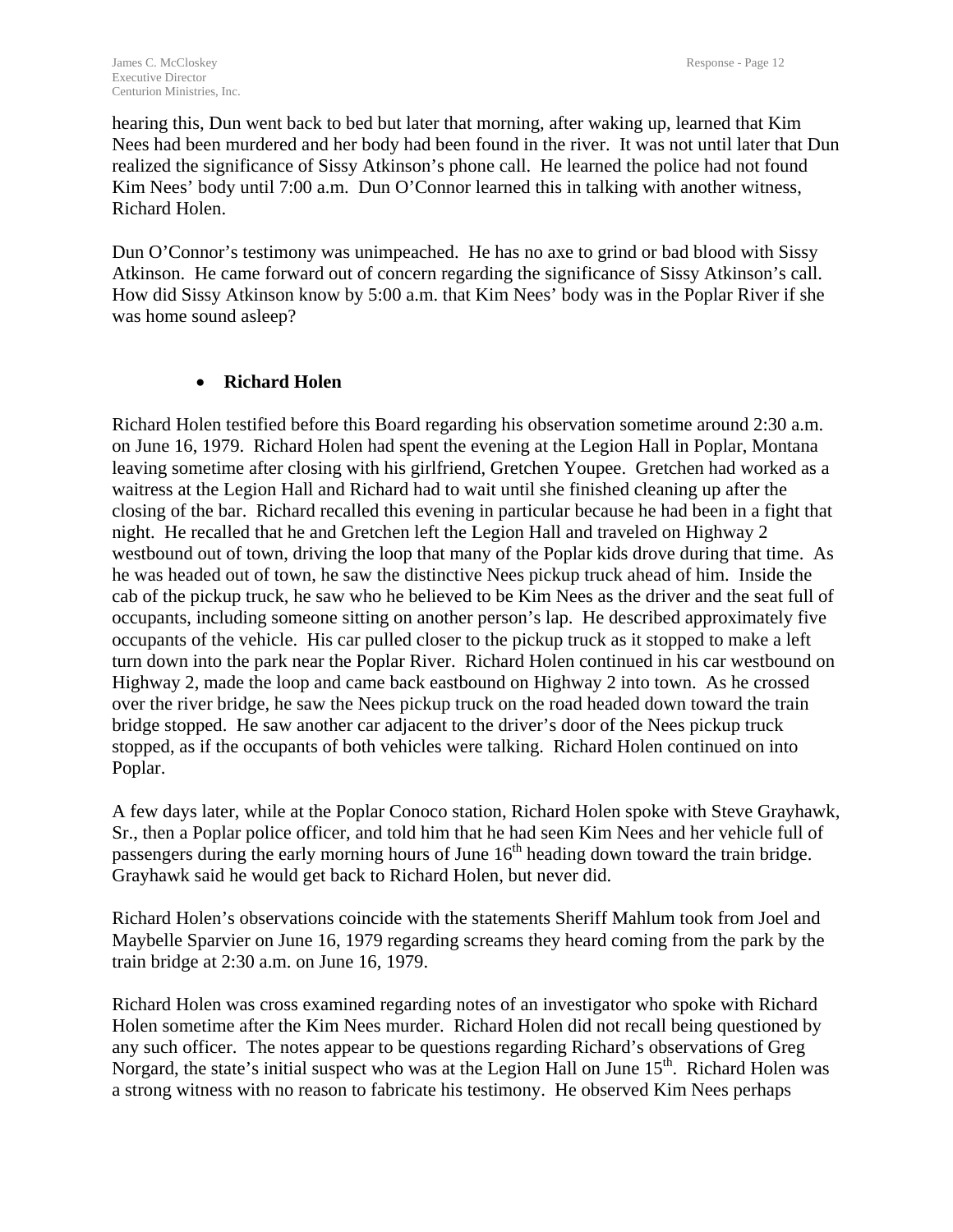moments before her death. Kim was not alone or with just one person, but rather accompanied by a group.

Richard Holen's testimony is extremely important because it establishes that when Kim met her fatal destiny she was with a number of girls; and that it was 2:30 a.m., the time the Sparvier's heard the screams. Barry's false confession was that he and he alone committed the murder while no one else was within sight or sound.

The Board was primarily dismissive of Richard because, "*he had been drinking a great deal on the night in question"* and because he had not come forward with this information for 28 years even though he was questioned by law enforcement several days after Kim's death. Again, the Board conveniently failed to mention that he did convey this information to the Acting Chief of the Poplar Police force, Steve Grayhawk (father of Maude Grayhawk and the person who broke into the evidence room). Richard vehemently denies that his drinking that night impaired his clear memory of what he saw.

# **Conclusion Concerning All of the Above Testimony**

If Sissy Atkinson was home and in bed from 11:00 p.m. until the next morning, how did she know that Kim's body was in the river when she called Dun O'Connor at 5:00 a.m. with that information? Roberta "Bobby" Ryan's testimony that Sissy and her girlfriends, including Maude Grayhawk, were in her bar until 2:00 a.m. is unrebutted and not mentioned by the Board it its decision.

The Board reduced Mr. O'Connor's testimony about the 5:00 a.m. Sissy phone call to him by stating that "*even if an early morning call was made from someone who admitted to drinking a great deal the night before* [Sissy did not testify that she was drinking a great deal the night before.] *to someone else who admitted drinking a great deal the night before* [Dun O'Connor did testify that he was drinking, but not excessively.] *… it would suggest that the body may have been discovered by some other party first (before law enforcement discovered it at 7:00 a.m.)."*

It is CM's contention that Sissy Atkinson was not home from 11:00 p.m. on the night of the crime. Instead, she was drinking at the Bum Steer bar until the 2:00 a.m. closing time; and then was very much involved in the assault of Kim Nees at 2:30 a.m. or so. That's how she knew Kim's body was in the river when she called Mr. O'Connor at 5:00 a.m.

Finally, how can the Board in good conscience either totally ignore or dismiss as "amorphous" the above described riveting testimony of Judy Grayhawk and Glenna Lochman, Ron Kemp, J.D. Atkinson, Vonnie Brown, Carl Four Star, Bobby Ryan, Richard Holen, and Dun O'Connor while at the same time declare in its concluding paragraph that "*no proof of innocence or newly discovered evidence of non-guilt has been presented*"?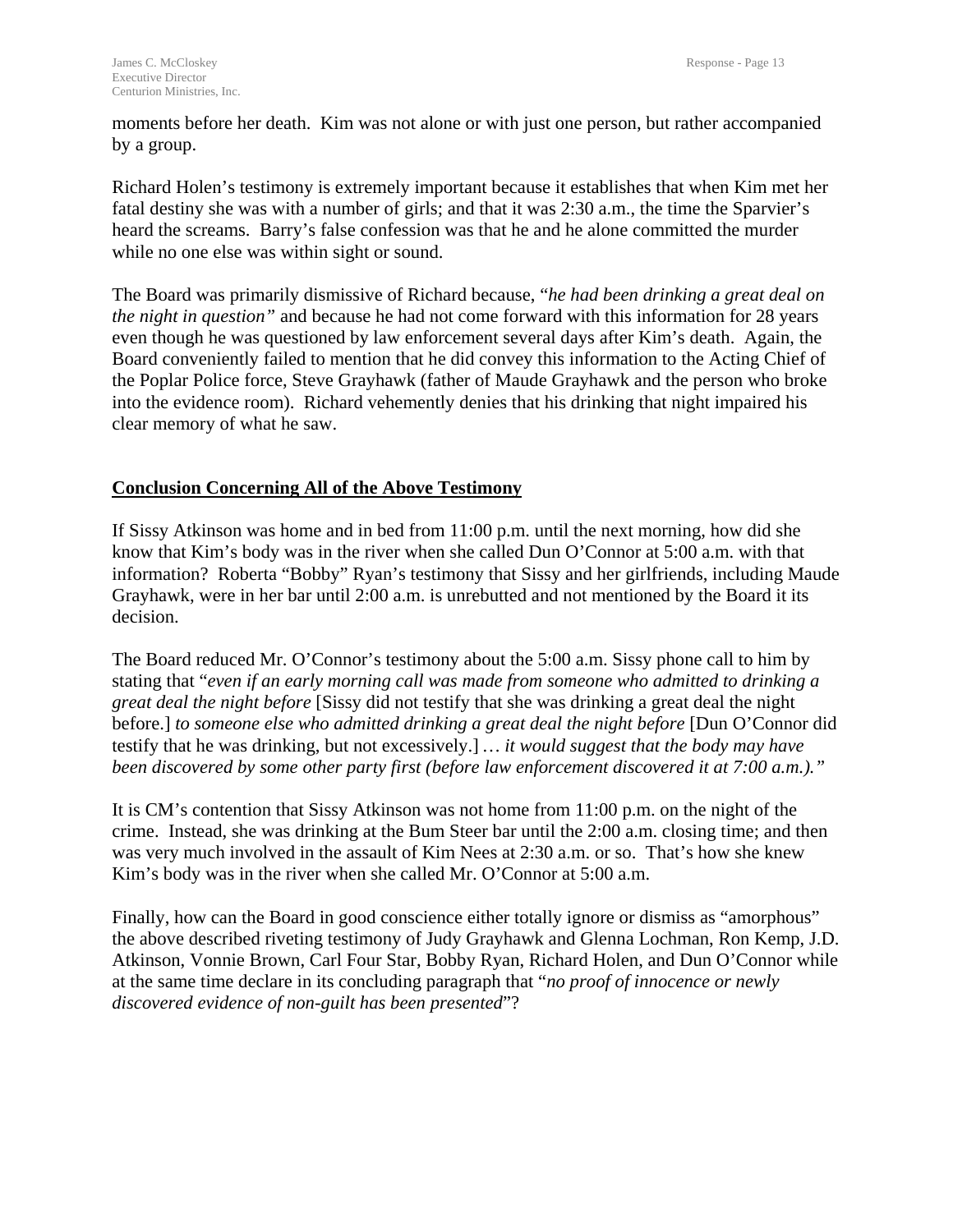# **The Bloody Towel**

An extremely bloody towel was found several blocks from the crime scene early in the morning of the crime. The blood was not that of Kim Nees or Barry Beach. An as yet unidentified male's blood was determined through recent CM-sponsored DNA testing to be on this towel. The Board states that "*there is no reason to think that the towel is connected with the murder in any way; and none was provided by Centurion Ministries."*

This is another misstatement of facts by the Board. At the hearing, CM presented to the Board investigative notes of the lead investigator, Sheriff Dean Mahlum, wherein he wrote that hairs found on the towel were those of Kim Nees. Sheriff Mahlum conceded during his testimony before the Board that this was his belief.

# **The Footprints**

Three sets of footprints were discovered (and photographed) along the 256 foot drag trail that led from the victim's vehicle to the riverbank. Two of these were different sandal treads indicating two different people. The third was a set of bare footprints measuring 11-3/4 inches long. Barry's bare foot print is 10-1/4 inches long. A bare foot print was also discovered at the river's edge near the body of Kim Nees as it rested in the water several feet from the shore. The FBI, in its description of the crime scene, notes that "*unsub drug victim 256 feet, pushed her over ten foot cliff, and jumped down, lifted victim, and threw her into the river*". The bare foot prints in the drag trail and by the river's edge where the body was deposited and found indicates that someone (most likely a man other than Barry) with 11-3/4 inch long bare feet was involved in the murder.

In closing arguments, the prosecutor said that the footprints at the crime scene had "*actually no value whatsoever*". The prosecutor went so far as to suggest that the footprints could have been made by a police officer. Besides the bare footprints, the other two sets of footprints were made by people wearing clogs or thongs. None of the police officers would have been wearing that type of footwear; nor would they be in bare feet.

Once again, the physical evidence in the case was disregarded because it didn't conform to Barry Beach's confession and their "one man" theory.

The Prosecutor also said in closing, "*So, the fact is that the footprints, the finger prints, and the blood evidence didn't provide a clue as to who killed Kimberly Nees. ... All of the attempts to eliminate the defendant from this crime by stating that the physical evidence doesn't tie him to the crime scene means nothing."* A bloody palm print means nothing? A bare foot print along the drag, plus two other kinds of foot prints along the drag and a bare footprint at the rivers' edge means nothing? They all mean nothing if they don't conform to your theory of the case; a theory that's based on your only evidence: a false confession that conflicts with the crime scene and states that only one person acting alone killed Ms. Nees and placed her in the Poplar River.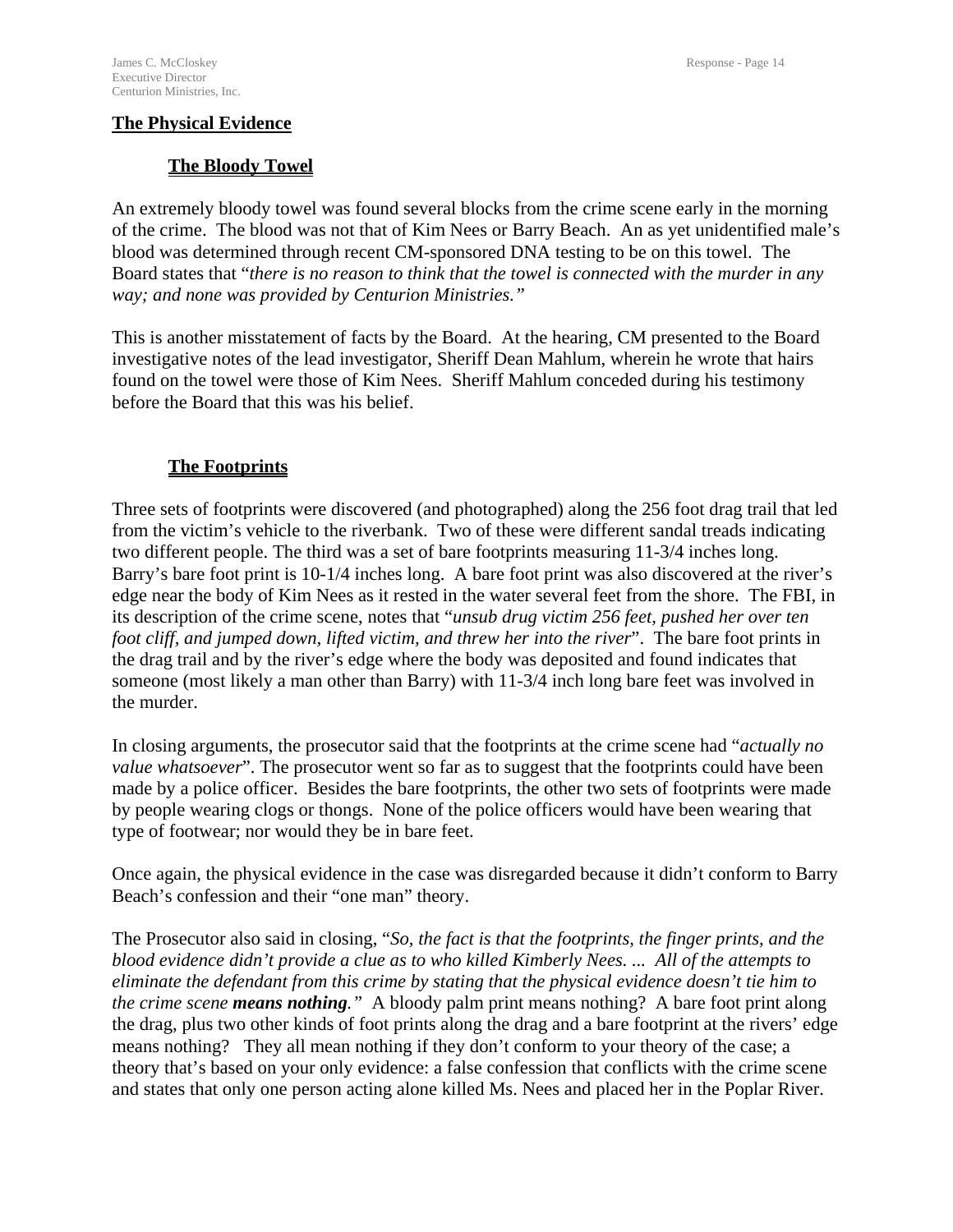What does the FBI say about this crime scene evidence? "*At this point it is felt by the investigating officer that the evidence contained on and within the pickup truck is of the utmost importance to the solution of this case.*"

So, because a bloody palm print did not match their solo actor in the crime, Barry Beach, the prosecutor's strategy was to ridicule and mock it as belonging to some mystery man and categorically stated that it didn't "*provide a clue*" and that it meant "*nothing*". He said these things despite the fact that the FBI stated that the bloody palm print was "*of the utmost importance*" in solving the crime and that it "*would have to have been left by the UNSUB*".

Again, the Board casts a blind eye towards this forensic fact by stating that "*there is no reason to believe that the footprints are in any way connected with this murder".* If the Board conceded that this evidence was related to the murder, it would then have to admit that the man who deposited the body in the river is not Barry Beach. Thus, the Board conveniently disregarded these footprints as well as the entire array of crime scene forensic evidence and dismissed them as irrelevant to the crime.

# **The Pubic Hair**

Law enforcement found a neatly folded bloody white sweater belonging to Kim Nees at the crime scene on the ground near the vehicles' passenger door. Four and one half years after the crime, this sweater was finally submitted for examination to Arnold Melnikoff, the infamous criminalist who was later disgraced because of his inept hair analysis and false trial testimony concerning the results of the hair comparison he had made in other cases.

Mr. Melnikoff was the Montana State Crime Lab Director since its inception in 1970 until he resigned in 1989 to take a position with the State of Washington's Crime Lab. Subsequent to his Montana departure, it was established that at least three innocent Montana men were falsely convicted (and later exonerated and freed) due in no small measure to Mr. Melnikoff's faulty testimony and inept hair analysis. These men are Chester Bauer, Jimmy Ray Bromgard, and Paul Kordonowy.

The Washington Crime Laboratory officials limited him to handling only drug testing once they discovered that he was incompetent to conduct hair comparisons. In 2004 he was finally fired by Washington State Patrol following an audit of his drug cases.

In the Beach case, Mr. Melnikoff issued a December 13, 1983 report on his findings which claimed that he found 35 separate hairs on Ms. Nees' white sweater, 23 of which were Ms. Nees' head hairs, 11 were animal hairs, and 1 he determined was "**characteristic of the suspect Barry Allen Beach's pubic hair."** 

Mr. Melnikoff was subpoenaed to testify at the Beach trial and, in fact, arrived at the Glasgow trial with the microscopic slides in hand. He was told by the Prosecutor Mark Racicot that he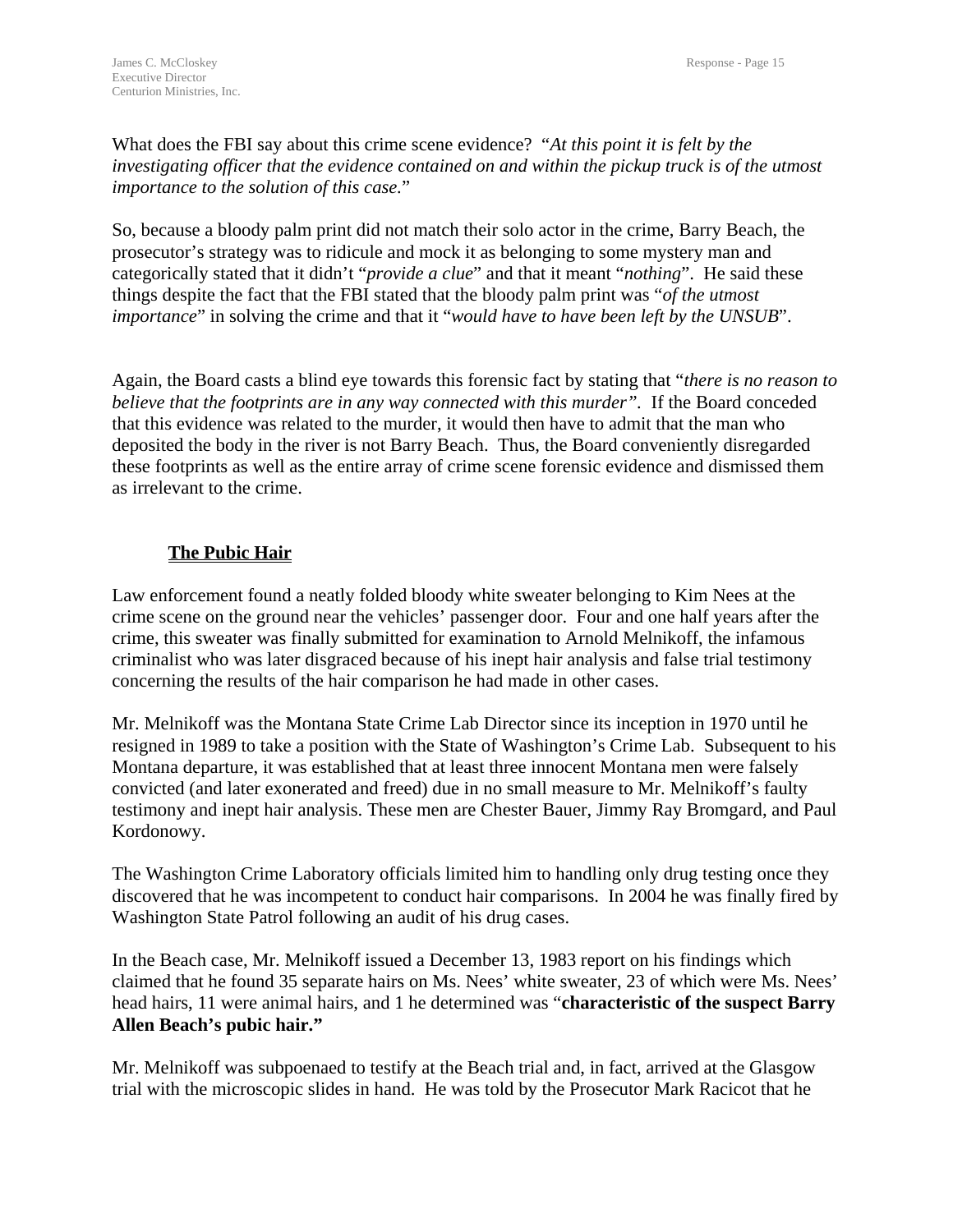would not be testifying due to a "chain of custody" problem with the evidence. Mr. Melnikoff has told CM that he is positive that he left the hair slides with someone in the Roosevelt County Prosecutor's Office.

Mr. Racicot discovered that shortly after the crime, the Acting Poplar Police Chief, Steve Grayhawk, (father of CM suspect Maude Grayhawk) had broken into the evidence storage room. Although there was no indication that any of the evidence was tampered with, Mr. Racicot announced that the chain of custody had been broken, and thus he did not call Mr. Melnikoff to testify.

As a footnote to this element of the case, the Board erroneously postulated that CM theorized that "*the hair taken from Mr. Beach's pubic region was planted (by Steve Grayhawk) to throw law enforcement inquiries on a false trail"*. Once again, nothing could be further from the truth. We never at any time, in any way, thought or said that we believed Mr. Grayhawk somehow planted a pubic hair of Barry's when he entered the room where the evidence was stored. The Board mocked CM for holding such a theory. Such a theory is indeed ludicrous. To my knowledge, no one has ever suggested this outlandish theory, certainly not CM. After all, Mr. Grayhawk broke into the evidence room a day or two after the crime, long before Barry was even a suspect.

CM has looked long and hard for this "pubic hair" microscopic slide prepared and analyzed by Mr. Melnikoff. At CM's urging so has every relevant law enforcement agency in Montana. We wanted to locate it and then have it DNA'd. It can not be found anywhere. Nor is there any trace of its destruction or disposition. No documentation exists that relates to its chain of custody. No one has any record of it once Mr. Melnikoff returned it to Roosevelt County. In fact, all of the physical evidence in this case has vanished without any record of its destruction.

If CM believed this "pubic hair" was planted by Steve Grayhawk, we certainly would not have initiated a statewide search for it with the intention of having it DNA'd. We wanted it to undergo DNA analysis to determine if, in fact, it was Mr. Beach's hair. We hoped to prove that it was not what Mr. Melnikoff said it was.

At the Beach trial Prosecutor Racicot referred to this "pubic hair" twice in his opening statement to the jury. He stated that, "*the hair located on the sweater of Kim Nees was in fact the defendants*" and "*there was a pubic hair belonging to the defendant* [on the sweater]".

Comparative hair analysis in 1983 and especially such work done by the incompetent and discredited Melnikoff was primitive and far from conclusive at that time. It is dissembling and therefore extremely unfair to describe Mr. Melnikoff's "*characteristic*" conclusion as "*in fact the defendant's*".

However, the Board in its decision stated that Mr. Racicot's comment was merely a "*shorthand remark*" and the difference between the two was simply "*a fine distinction*". The Board expressed its confidence that the Judge's instruction to the jury to ignore any statement by counsel that was not supported by trial testimony would certainly have eliminated from the jury's mind any such "evidence."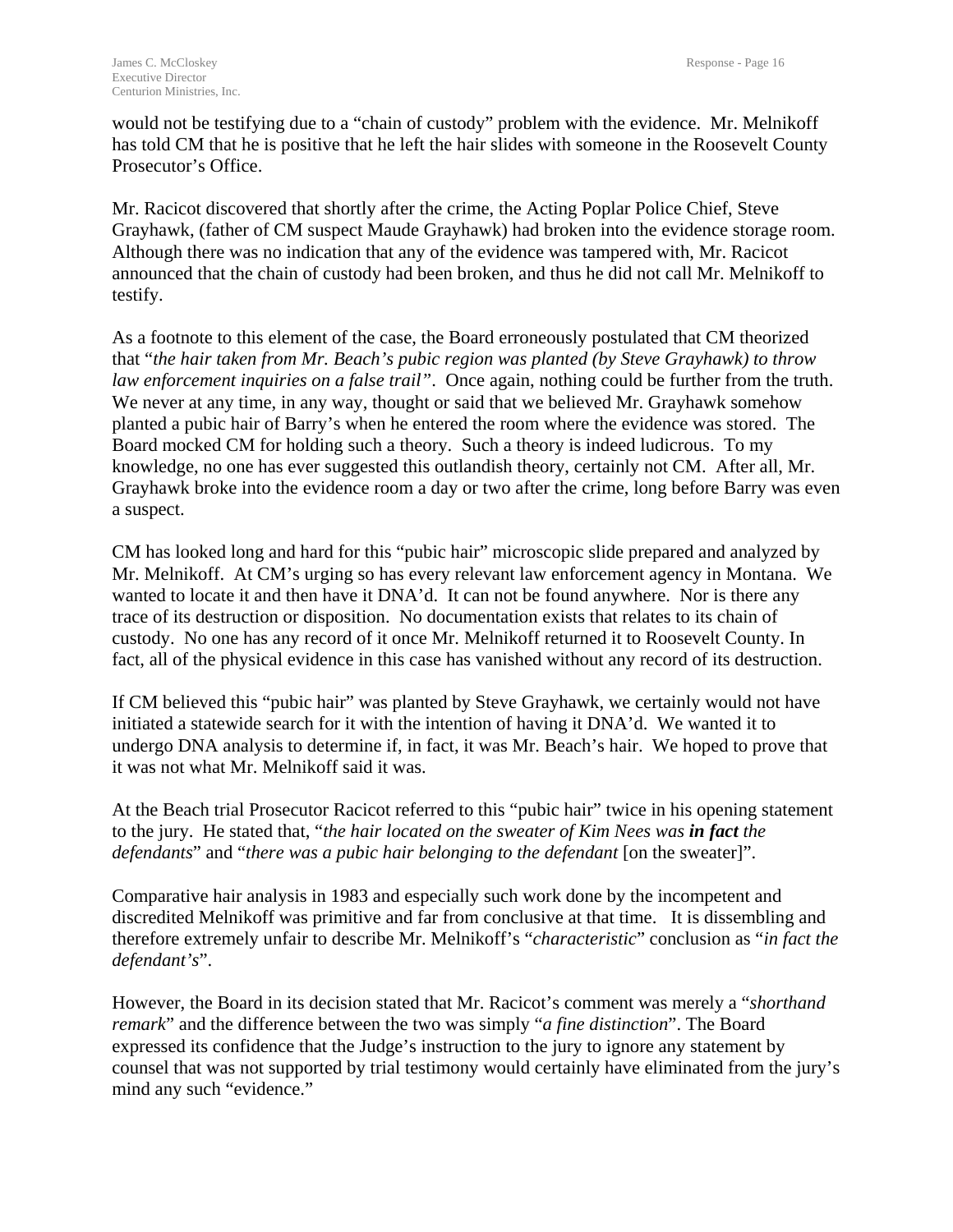The Board also made it clear that in its view it did appear that the pubic hair found on the sweater "*shared every characteristic identifiable at the time with* [that of] *Mr. Beach*" and that this hair did "*point the finger of responsibility for this murder… at Mr. Beach himself.*" Wow! The Board has not only placed full confidence in Mr. Melnikoff's analysis, but has even embellished his finding from "*characteristic*" to "*it shared every identifiable characteristic*" (to Mr. Beach's pubic hair).

If the Board believes that the hair found on the victim's white sweater is Barry Beach's, why wouldn't the convicting jury believe such to be the case as well?! Even with the judge's curative instruction, it is naïve to believe that the well wasn't permanently poisoned and that the jury did in fact disregard such devastatingly incriminating information.

On one hand the Board is confident that the jury did heed the judge's instruction and did not consider the "pubic hair on the sweater" information in its thinking; and yet the Board itself turns around and says it believes that this Melnikoff finding to be true and correct.

The Board also reduced and minimized Mr. Melnikoff's professional disgraces to "*problems with testimony offered by Mr. Melnikoff in other cases have been called into question*". Mr. Melnikoff's work was far more than "*called into question*". His professional downfall was not a matter of "question". It was a matter of "fact". His ineptness in Montana centered entirely on his hair analysis. His work and testimony caused three innocent men to be convicted. The State of Washington Crime Lab declared his hair analysis to be incompetent. He was relieved of all such duties. The State of Washington fired him. His work was scientifically wrong and unreliable. Yet this Board is supremely confident that in the Beach case his word is unquestionably scientifically sound.

# **Prosecutorial Misconduct by Mr. Racicot**

The Board went to great lengths in assuring the Governor that Mr. Beach's trial was not tainted by any form of prosecutorial misconduct. It stated that "*we have read the trial transcript completely and find none.*" The esteemed veteran Assistant Attorney General for the State of Montana, John Connor, disagrees. When Peter Camiel and I met with him in his office in early November 2003, he very clearly stated to us that Mr. Racicot's comments about the public hair matching Barry Beach would now be deemed reversible error by the Montana State Supreme Court.

As most people familiar with Montana politics know, Mr. Racicot, subsequent to his prosecution of Mr. Beach and others as statewide prosecutor of the State of Montana Attorney General's Office, went on to become the Attorney General of Montana, and then the Governor of Montana, and then the Chairman of the National Republican Committee. The Board admits to being "*somewhat gratuitous*" towards Mr. Racicot in its decision, and absolved him of any misconduct during the Beach trial.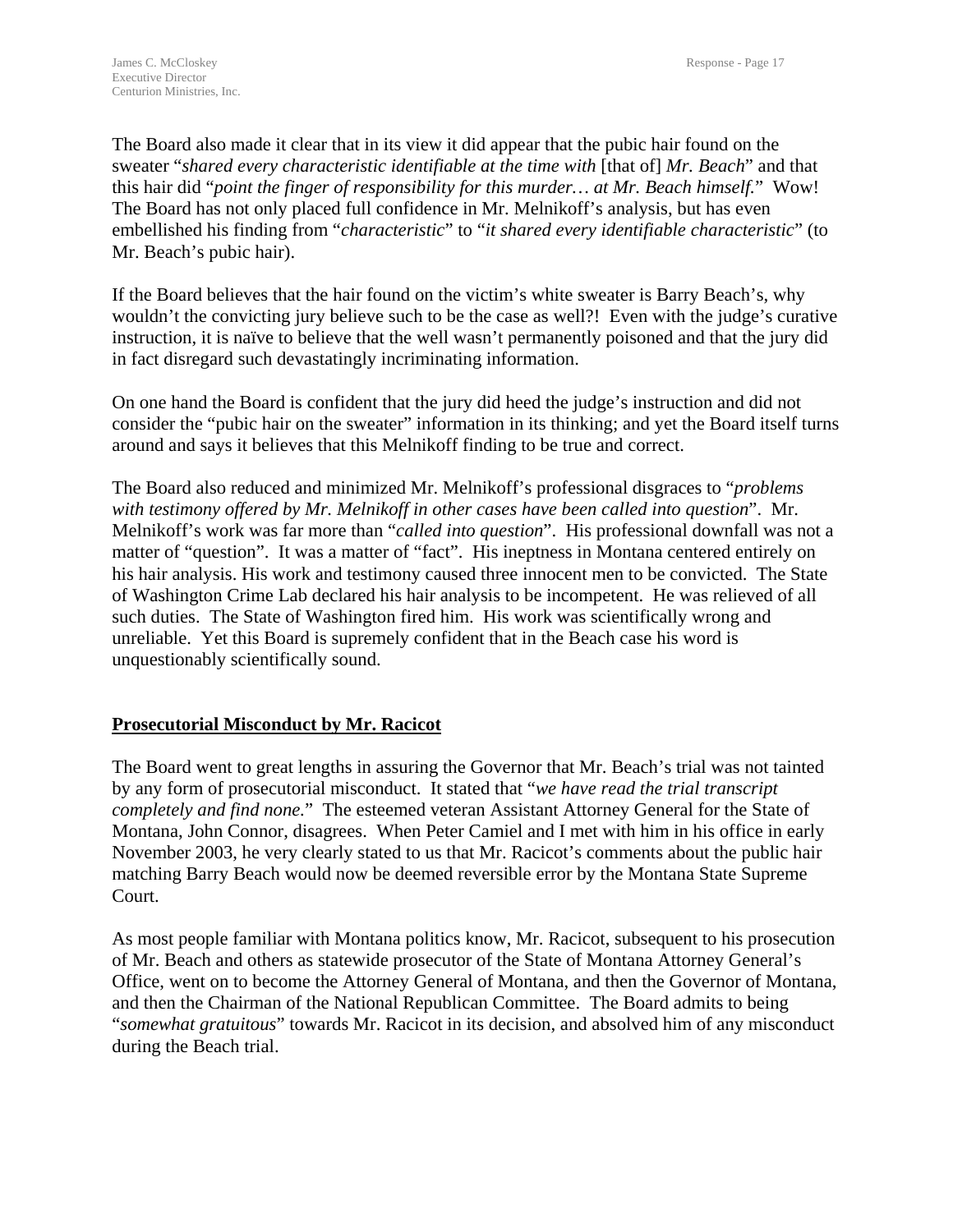Mr. Connor disagrees. So do we. CM subpoenaed Mr. Racicot to the Board's hearing in June 2007 and he gave testimony.

Mr. Racicot testified with regard to his personal opinion that Barry Beach was guilty and that the confession was valid. Racicot refused to admit that misconduct occurred when he told the jury in his opening statement that the pubic hair located on the sweater "was in fact the defendant's" even though no competent forensic hair examiner could have testified to any more than that Barry Beach's hair shared common characteristics with the hair found on the sweater. Racicot then amazingly denied any knowledge of former forensic scientist Arnold Melnikoff's having been discredited. Racicot said he didn't rely on rumor and gossip. The exoneration of Jimmy Bromgard is neither rumor nor gossip and is clear evidence of Melnikoff's incompetence. Racicot then dismissed any concern with regard to his telling the jury that he didn't know where the towel was found or whether it was even found in Poplar. Mr. Racicot denied any knowledge of a June 19, 1979 FBI report stating that the towel was found on the morning of the murder approximately one block from the victim's house. This is the same towel that Sheriff Mahlum at one point described as having Kim's hair on it. Mr. Racicot also denied any misstatement with regard to the bloody palm print found on the vehicle when he told the jury that the palm print was probably Kim Nees'.

Mark Racicot's misstatements to the jury were numerous. Not only did he exaggerate the hair analysis done by Arnold Melnikoff and then failed to introduce this hair evidence, and not only did he tell the jury he didn't know where the towel was found or when it was found despite the FBI report to the contrary, but he also told the jury that Barry Beach placed Kim Nees head first into the garbage bag, when of course Barry Beach's confession clearly claimed that he placed her feet first. Racicot also told the jury that "Ted Nees testified that the tire iron was missing" when in fact Ted Nees testified at trial that "I didn't remember it being missing."

The combination of prosecuting attorney Racicot's misstatements to the jury prejudiced Barry Beach's right to a fair trial. It misled the jury into believing there was forensic evidence (pubic hair) when that was highly problematic; and misled the jury into believing that other evidence was completely insignificant. Indeed, Mr. Racicot told the jury that the forensic evidence including the bloody fingerprint on the interior of the pickup, the footprints, the fingerprints and blood evidence "didn't provide a clue as to who killed Kimberly Nees.". He told the jury that this forensic evidence "means nothing."

Mr. Racicot's misstatements to the jury exacerbated the prejudice to Barry Beach at his trial. No jury could have ignored the reference to the pubic hair and no jury could have disregarded all of Mr. Racicot's other misstatements. The fact that Mr. Racicot refuses to acknowledge the misconduct does not make that misconduct less egregious.

# **'The Battle of the Titans'**

The Board characterized Mr. Beach's trial as "no less a battle of the titans" between prosecuting attorney Racicot and Beach attorney Timer Moses, a renowned Montana trial defense lawyer.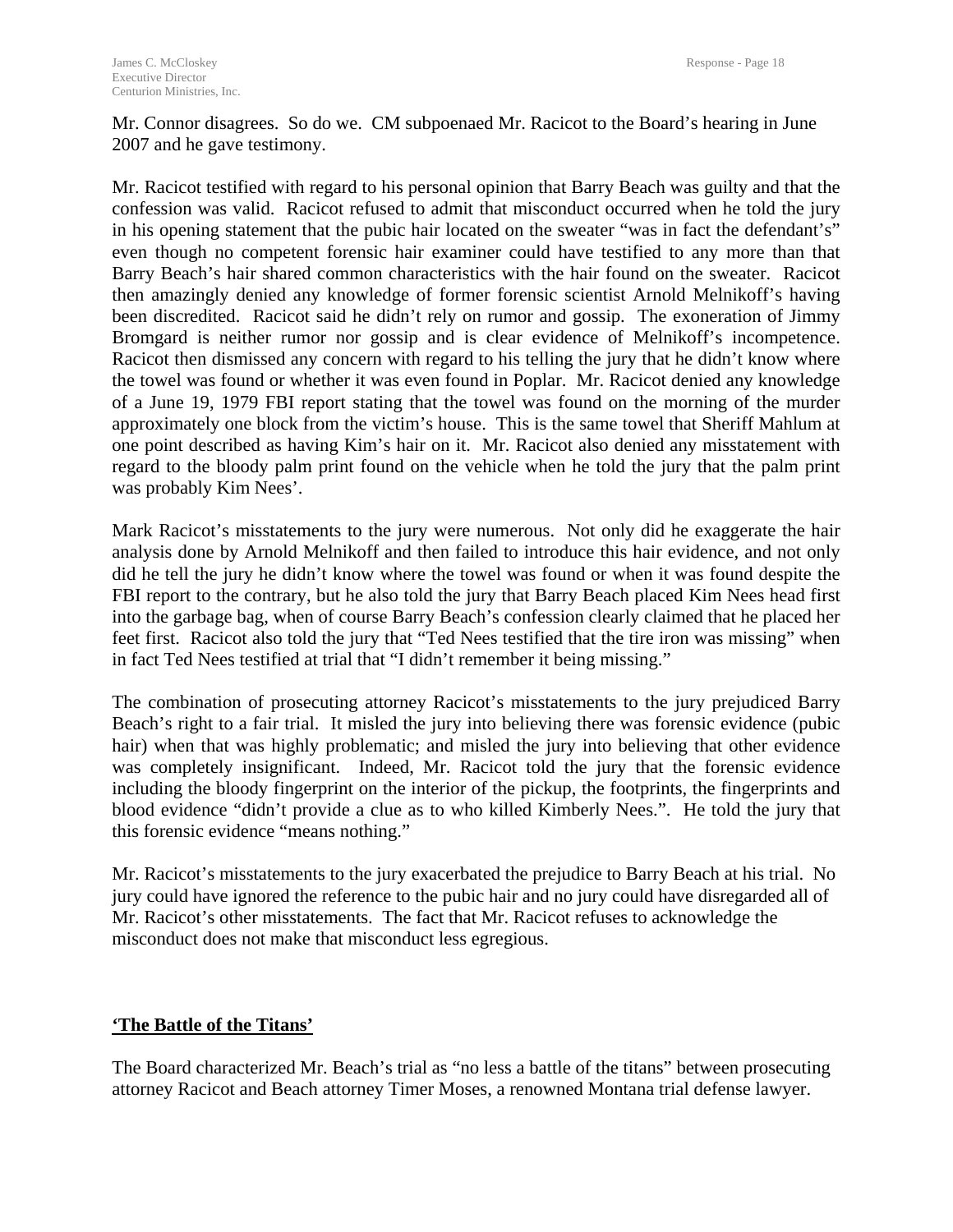As it did with Mr. Racicot, the Board absolved Mr. Moses of any failing by stating that "*we have read the trial transcript completely and find no evidence of inadequacy by Mr. Moses.*" Suffice it to say that this trial was not Mr. Moses' finest hour. He never presented to the jury in any manner, shape, or form how Barry's confession continually conflicted with the crime scene and how the confession demonstrated a complete ignorance of how the crime really took place.

The many key elements of the Beach confession that did not fit the crime were never brought to the jury's attention. Thus, the Jury had no other choice than to accept the confession at face value.

Barry was convicted based on the testimony of four Louisiana lawmen who played a role in securing Barry's confession and/or interrogating him at one time or another over the course of several days in January 1983 in Monroe, Louisiana. Three of these Ouachita Parish, Louisiana Deputy Sheriffs also testified under oath that not only did Barry confess to them, he also confessed to his Monroe, Louisiana retained attorney, Paul Kidd, in the presence of Mr. Kidd and the three Louisiana deputy sheriffs. This highly incriminating testimony went unrebutted.

Inexplicably, Mr. Moses never called Mr. Kidd up to Montana for critically important rebuttal testimony. When Mr. Kidd learned of this false testimony a few years after the trial when he read the Montana State Supreme Court's decision denying relief to Barry, he submitted a sworn declaration unequivocally stating that at no time did Barry ever confess to the Kim Nees Montana murder or to any other murder anywhere at any time in his presence. As a matter of fact, Barry had always proclaimed his innocence to the Nees killing to Mr. Kidd.

At the hearing before the Board, the 74 year old Mr. Kidd, who traveled from Monroe, Louisiana, appeared despite recently suffering two stokes. He testified in clear unequivocal terms that Barry never confessed to any murder in his presence; and that Barry steadfastly always maintained his innocence.

Acknowledging Mr. Kidd's arduous travels and recent strokes, the Board "*did not find his testimony, in conflict with all the law enforcement testimony and records, to be credible.*" Why would Mr. Kidd, almost a quarter of a century later, and at great inconvenience to his person, come before the Board to give false testimony?!

He could very easily have begged off, citing loss of memory due to recent strokes as an excuse not to give testimony. That would have been the safe and secure way to extricate himself from having to give false testimony. He didn't do this because he felt compelled to tell the truth knowing full well that it was his word against that of three deputy sheriffs from his hometown, all of whom he is personally acquainted with.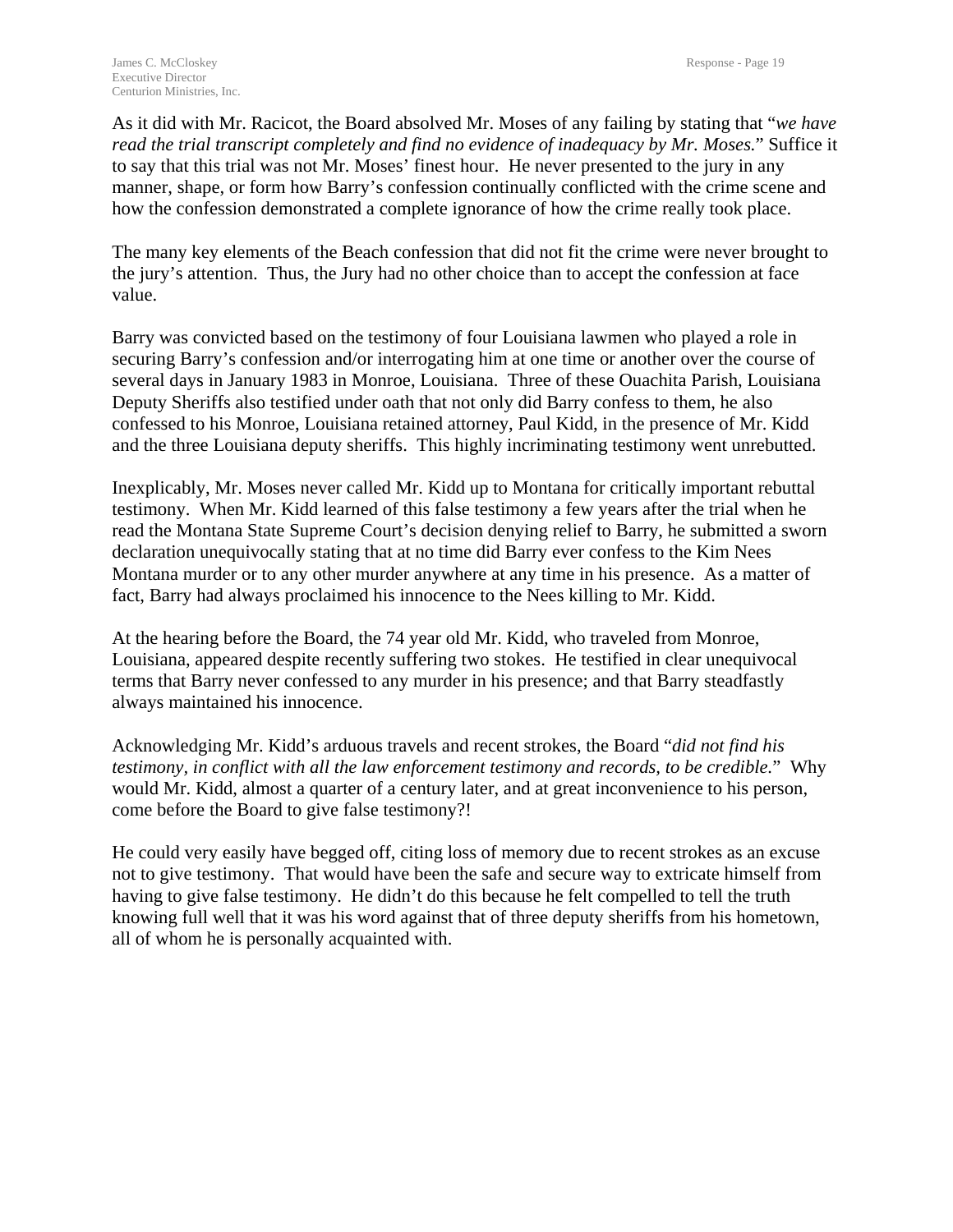# **The Centurion Ministries Investigation**

# **The Board's View of CM and its Work**

The Board's decision is replete with an undisguised animus towards CM and the CM seven year investigation of this case. The Board, as the Attorney General had done in past filings, followed the AG's cue by putting into quotes the word 'investigation' when referring to the work done by Centurion Ministries in this matter.

Several times the Board accused CM of "*rising to a fever pitch*" the decades old rumors surrounding this case. The Board mocked CM for "*returning more than 30 times to the rural reservation area repeatedly interviewing the same people*" and lampooned CM's efforts by describing it as a "*widely announced search for what they* [CM] *described as the 'real killers'.*"

The Board also chastised CM for the "*protestations by Centurion Ministries of the unreliability of law enforcement reports of the unrecorded interviews of Mr. Beach*" while, CM at the same time did not record its "*multiple contacts*" with witnesses nor produce "*memorializations of statements*" until specifically requested by the Board in 2007.

The Board insists that both they and the witnesses who appeared on behalf of Mr. Beach at the commutation phase of the hearing were duped by CM into the belief that Barry Beach is an innocent man. The Board claimed that it initiated the unprecedented hearing held this past summer because it was alarmed that an innocent man was in prison after taking CM's petition at face value. However, much to the Board's surprise, "*the facts simply did not unfurl as they were alleged and characterized in the Centurion Ministries claims*."

The Board then twice lamented how it had "*great sympathy*" for those Beach witnesses who had read the Centurion Ministries' material; and, like the Board itself, had been led astray by CM's erroneous allegations.

# **Centurion Ministries' Response**

The CM investigation spanned the seven years from August 2000 through the conclusion of the recent Board hearings which ended in August 2007. I led the field investigation that was primarily conducted by Centurion investigators Paul Henderson and Richard Hepburn. Attorney Peter Camiel and I joined the investigation and personally met with scores of witnesses in Montana numerous times throughout the seven years.

Centurion interviewed well over 200 people throughout Montana as well as Louisiana, Arizona, Colorado, Nevada, North & South Dakota, California, and Washington. One or more of us met often during the seven year period with each element of Roosevelt County law enforcement, the BIA, Poplar Police, Roosevelt County Sheriffs and Deputy Sheriffs (past and present), the District Attorney and his investigators, and key members of the Attorney General's staff (John Connor, Mike Wellenstein). We also interviewed Montana Crime Lab people including past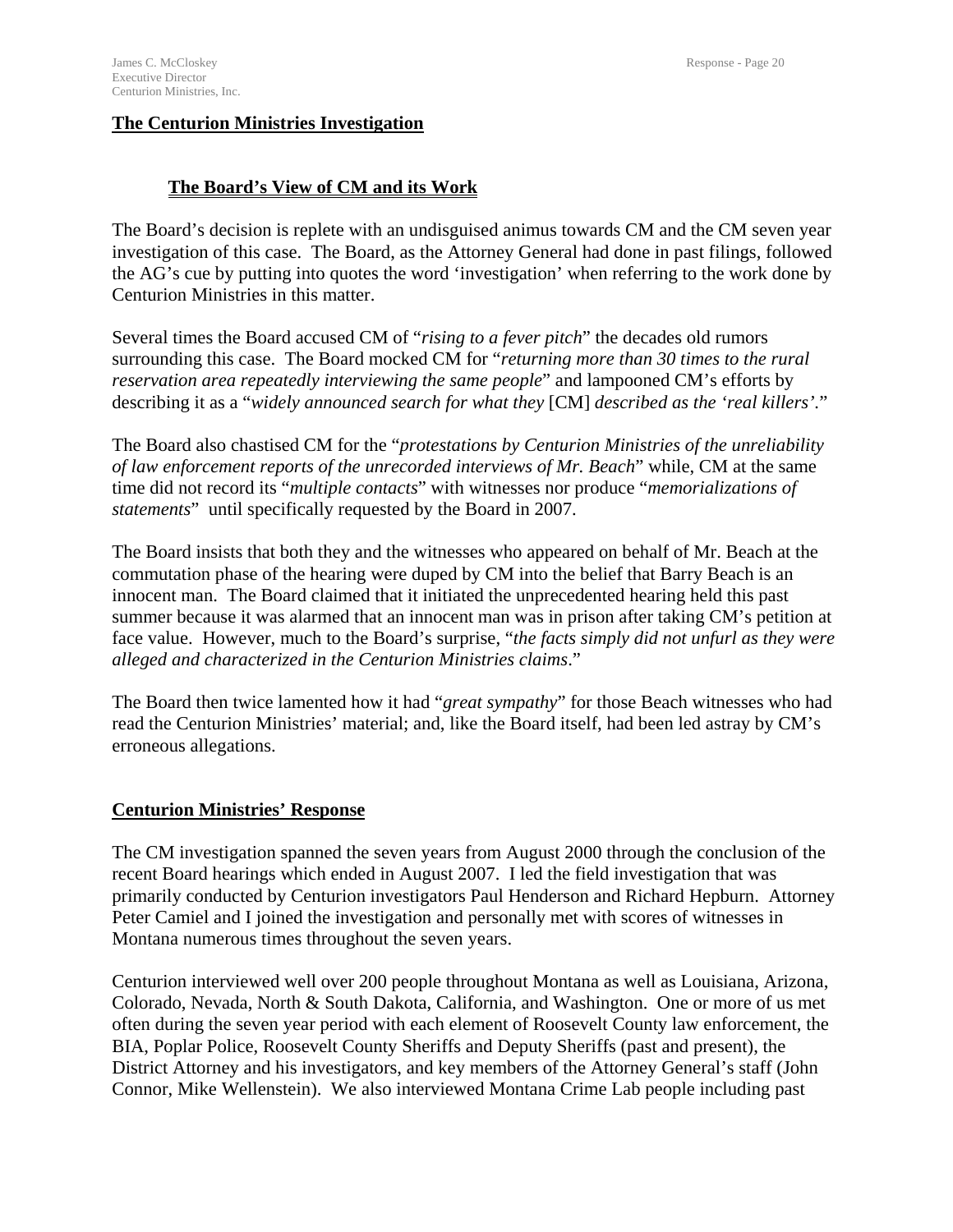members Kenneth Konzak and Arnold Melnikoff. We visited with Glasgow based FBI agent Jackie DeCou.

CM kept in particularly close contact with District Attorney Fred Hofman, his investigator Ron Kemp, and Sheriff John Granger. Contrary to the Board's claims, CM did memorialize the more important interviews with witnesses, including affidavits; and moreover we shared these documents with Roosevelt County law enforcement each step of the way. We hid nothing from the above officials and shared everything with them. We also shared the results of our investigation with John Connor of the AG's office. If the above men are true to their word, they will attest to CM's forthrightness and honesty in our interactions with them.

The Board makes it seem as if we returned to the Fort Peck Reservation time after time and continuously pounded on the same small band of witnesses. This is not so. Nothing is farther from the truth. First of all, it took innumerable trips to the Reservation and interviews with countless people before we began to develop a rapport and establish a trust with the community. This is common to all CM investigations since we enter a different community and cultures of people in a variety of geographical parts of the nation in every case we take on. In doing so, we met with a wide array of people from all walks of life in the northeastern part of Montana. Initially skeptical and distrustful of outsiders like ourselves, people finally started to appreciate our earnestness and seriousness of purpose. Since the Nees murder is so controversial to begin with, we needed to be sensitive to people's feelings; and at the same time be quietly persistent in our effort. Respect for us and our work grew as did our respect for the innumerable citizens we encountered.

Gradually as time went on, people would confide in us as well as reach out to us. For the most part, we gained the trust and respect of the Reservation community. This is what enabled our investigation to secure a footing and bring those with knowledge forward with their information. This was the nature and character of CM's investigation and challenge in the Beach case as it always is in all our cases.

The Board's critique of CM and our investigation is wrong and is based on ignorance. I personally made a presentation to the Board members at Barry's commutation hearing on August 1, 2007. Not one member of the Board or the Attorney General's table asked me one question or offered any comments at that or any other time. They were free to do so, but chose not to. No subject was really out of bounds. Even though the AG asked the Board to instruct the commutation hearing witnesses not to speak of innocence, the Board allowed witnesses to say what they wanted to without any real restrictions. If the Board had these feelings towards CM as expressed in its decision, why didn't the members ask me any questions or offer their concerns about our investigation at that time?

At the Commutation Hearing, a number of the witnesses conveyed their belief in Barry's innocence as well as to his good character. The Board made it clear in its decision that those who spoke in such a manner and who read Centurion Ministries' materials were to be pitied for believing "*the file compiled by Centurion.*" The Board also slighted these witnesses for believing Barry to be, in the Board's sardonic words, "*a capital fellow*". These commutation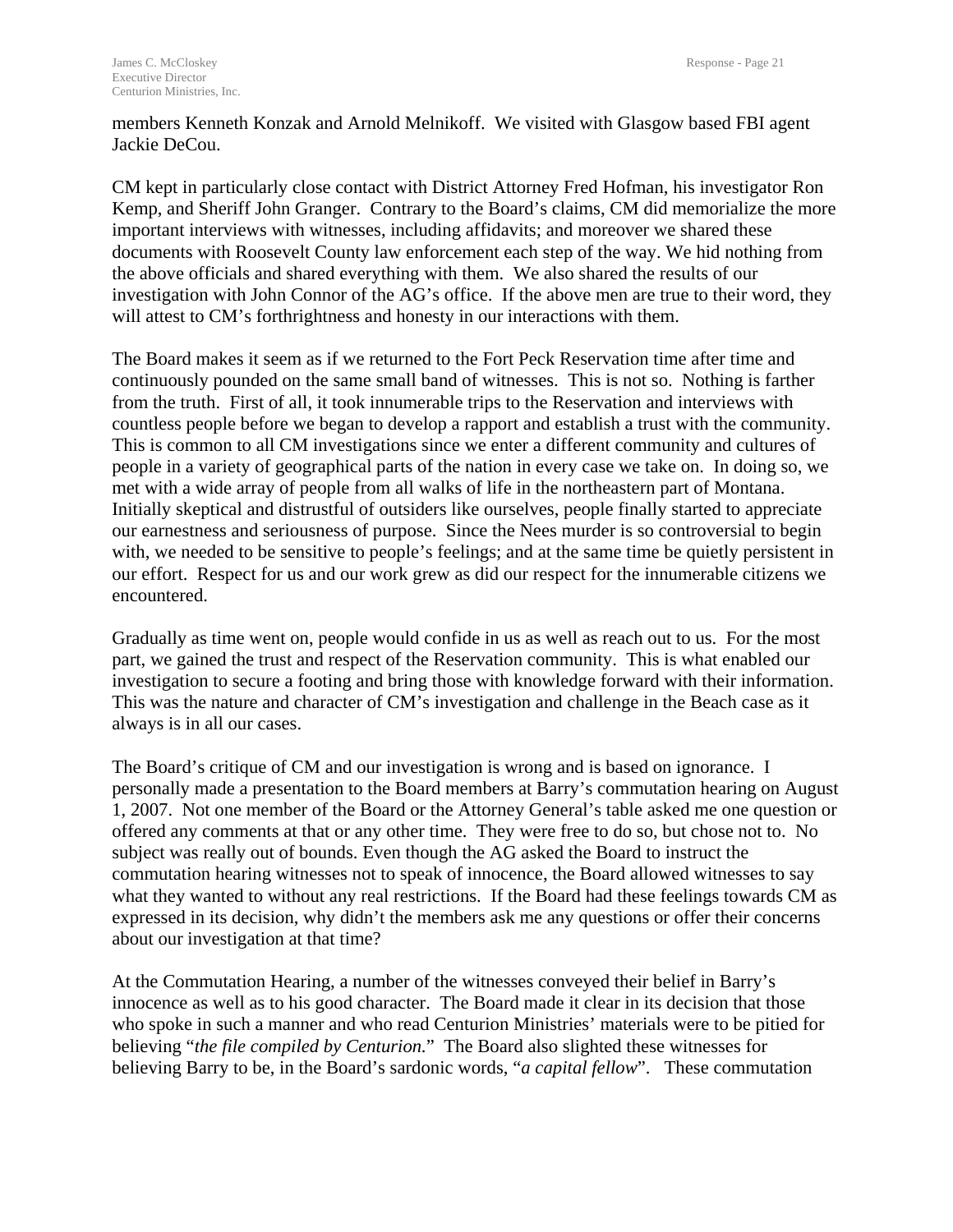witnesses found these comments by the Board to be highly offensive and insulting to their intelligence.

**Ziggy Zigler** is a prime example. This 74 year old former Yellowstone County Commissioner whose own father was murdered has known Barry for 23 years through Prison Ministry monthly visits. Ziggy also attended the Innocence hearing and listened intently to the witnesses from both sides. If Barry were a charlatan, Ziggy would have discovered that many, many years ago. Ziggy is not a man who can be fooled easily. It was his attendance at the Innocence hearing plus his personal knowledge of Barry that convinced him of Barry's innocence, not CM's filings.

Other Prison Ministry men who have known Barry for six to 20 years and who spoke at the Commutation hearing on behalf of Barry are outraged at the Board's opinion that their belief in Barry's innocence is based on a face value review of CM's materials. These independent minded supporters of Barry take great umbrage at the Board's insolence and wrong-headedness. The list of supporters happens to include **Robert Kolar** and **Dan Gengler**, both successful business men, as well as **Chris Christeanens**, former State Senator and director of a prison release program, who has known Barry for over 20 years.

Another person who attended both the Innocence and Commutation hearings who has come to believe in Barry's innocence is **State Senator Dan Weinberg**. He has never spoken to Barry in his life. He didn't depend on CM's briefs to form his opinion. Senator Weinberg wanted to make his own determination and see for himself the evidence and the views of both sides. Thus, he heard all of the witnesses at both hearings. Senator Weinberg emerged a believer in Barry's innocence.

Thus, it is the Board who is deluded in believing that Montanans of such standing would accept as scripture the allegations of an outside agency such as Centurion Ministries without putting them to the test. Shame on the Board for such simplemindedness.

# **Conclusion**

 $\overline{a}$ 

It is quite obvious from reading the Board's decision that it had no intention of granting Mr. Beach any relief from the outset. At the public hearing on Commutation not one dissenting voice was heard. Eighteen witnesses spoke on behalf of Barry. Most of them traveled long distances to do so. One came from Arkansas to tell how Barry saved her life from other inmates when she was a corrections officer at a Tennessee prison where Barry was housed. Another was the former two term mayor of Poplar and 30 year President of Poplar's Chamber of Commerce who, even though he doesn't know Barry, urged his release due to the general belief by the Poplar community that Barry was falsely convicted.

The Board universally adopted as its findings of facts those proposed by the Attorney General's office and adopted none offered by Mr. Beach's defense team. No credit was given to any of the 16 Beach fact witnesses at the Innocence hearing nor was any credit allowed for the 18 Beach Commutation witnesses. Both Beach presentations were "schneidered"**[3](#page-23-0)** by the Board. The deck

<span id="page-23-0"></span><sup>3 &</sup>quot;Schneidered": to prevent an opponent from scoring a point in a match or game such as gin rummy.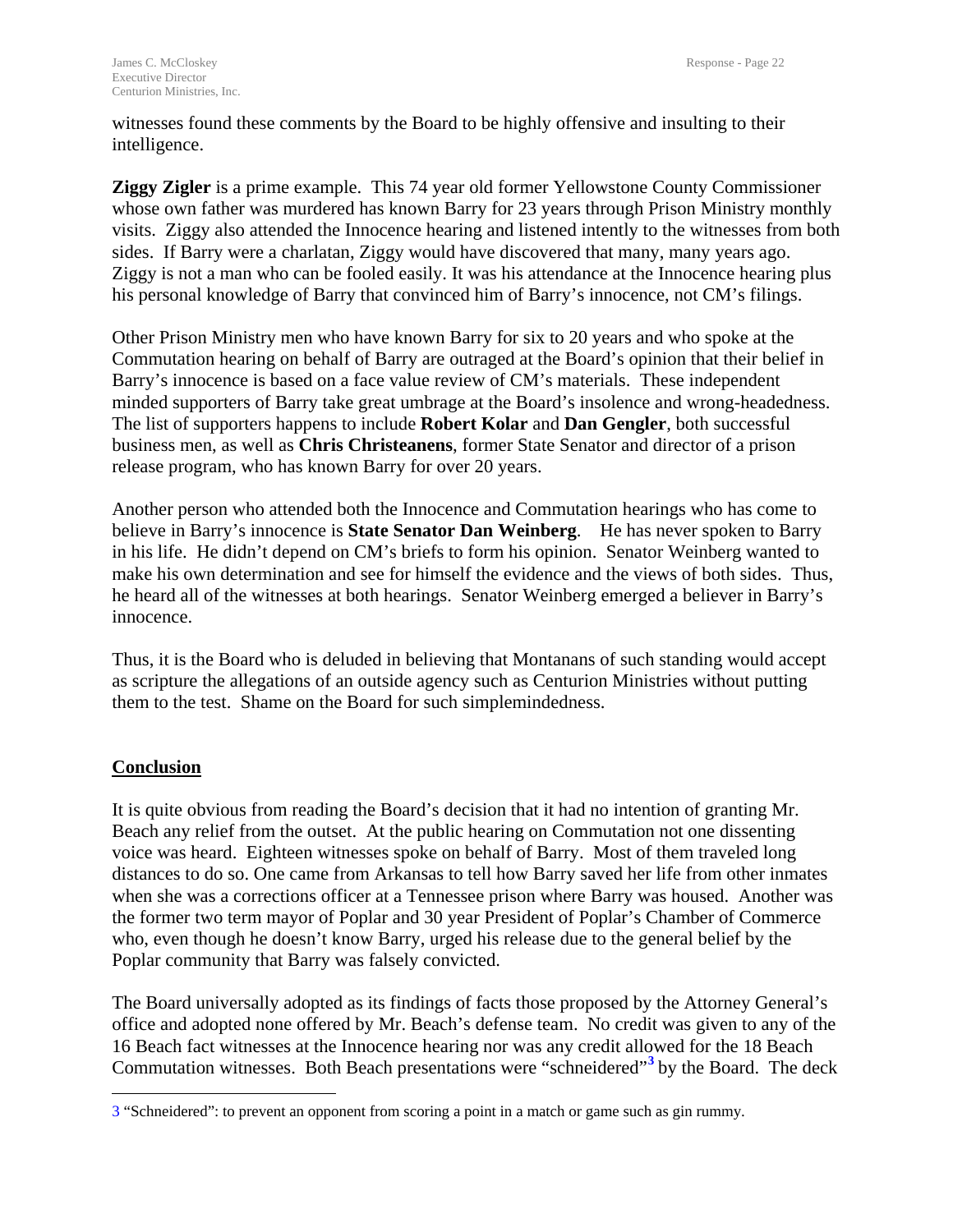was truly stacked against us. The Board clearly overplayed its hand by not granting Mr. Beach one iota of validity. Every point raised in the Board's decision favored the State and did so in a derisive tone towards the Beach defense. Thus the mask of balance and fairness and openmindedness was removed; in its stead a heart and mind filled with prejudice and resentment towards those who advocated and testified for Mr. Beach was revealed. No fairly judged contest has a score of 100 to 0 and that is what happened in this instance.

The Board ignored a total of 34 Beach witnesses, most of whom traveled long distances and at great personal sacrifice and inconvenience to tell the Board what they knew to be the truth. Not one was given honorable mention by the Board.

Instead of identifying or giving credence to any of the18 commutation public witnesses who universally spoke in favor of Mr. Beach's release, the Board cited George Budd, a unit manager at the Montana State Prison and the only dissenter to Mr. Beach's commutation who was not related to the victim. Mr. Budd submitted an unsworn memo dated August 3, 2007 (two days after the conclusion of the August 1, 2007 commutation hearing).

Unlike those 18 people who did attend and speak at the hearing, Mr. Budd did not appear before the Board. Therefore, Mr. Beach's defense was not afforded an opportunity to cross examine Mr. Budd on the contents of his memo, all of which are very much points of contention. The Board's reliance on Mr. Budd's memo is quite surprising, especially since the Board was insistent on its policy that both sides produce live witnesses for purposes of fairness so that a full development of the contended issues could be considered by the Board.

The Board, for reasons only it knows, chose to accept Mr. Budd's presentation of facts as true and valid without providing Mr. Beach the opportunity for rebuttal.

Let's not forget that in November 2005 the Board summarily dismissed Barry's Executive Clemency petition. That decision was signed by two Board members, both of whom sat on the three member panel that just decided Barry's fate. The third member of the panel who wrote the recent decision is the niece of the past District Attorney of Roosevelt County who helped Mr. Racicot prosecute Barry at his trial. She refused our request for recusal prior to the hearing.

It is quite apparent that the Board resented the fact that an outside agency like Centurion Ministries stirred up a hornets nest by presenting this injustice to the Governor who then remanded it back to the Board for yet another review. And then, to add fuel to the fire, CM brought the Barry Beach case to the attention of the Montana and national media. Every important news paper in Montana heralded the possibility of Barry's innocence. NBC *DateLine* conducted its own investigation of the Nees murder and Beach conviction. Their one hour feature on the Beach case will be aired later this year. The unwanted media spotlight was on the Board and the Governor for some type of remedial action.

It was the pressure of the unrelenting and pervasive media interest that forced the Board to revisit the Beach denial, not the allegations by Centurion Ministries as purported by the Board in its decision. Unfortunately, the Board used Centurion Ministries and our investigation as its whipping boy, and in doing so, not only denied Barry clemency and commutation, but also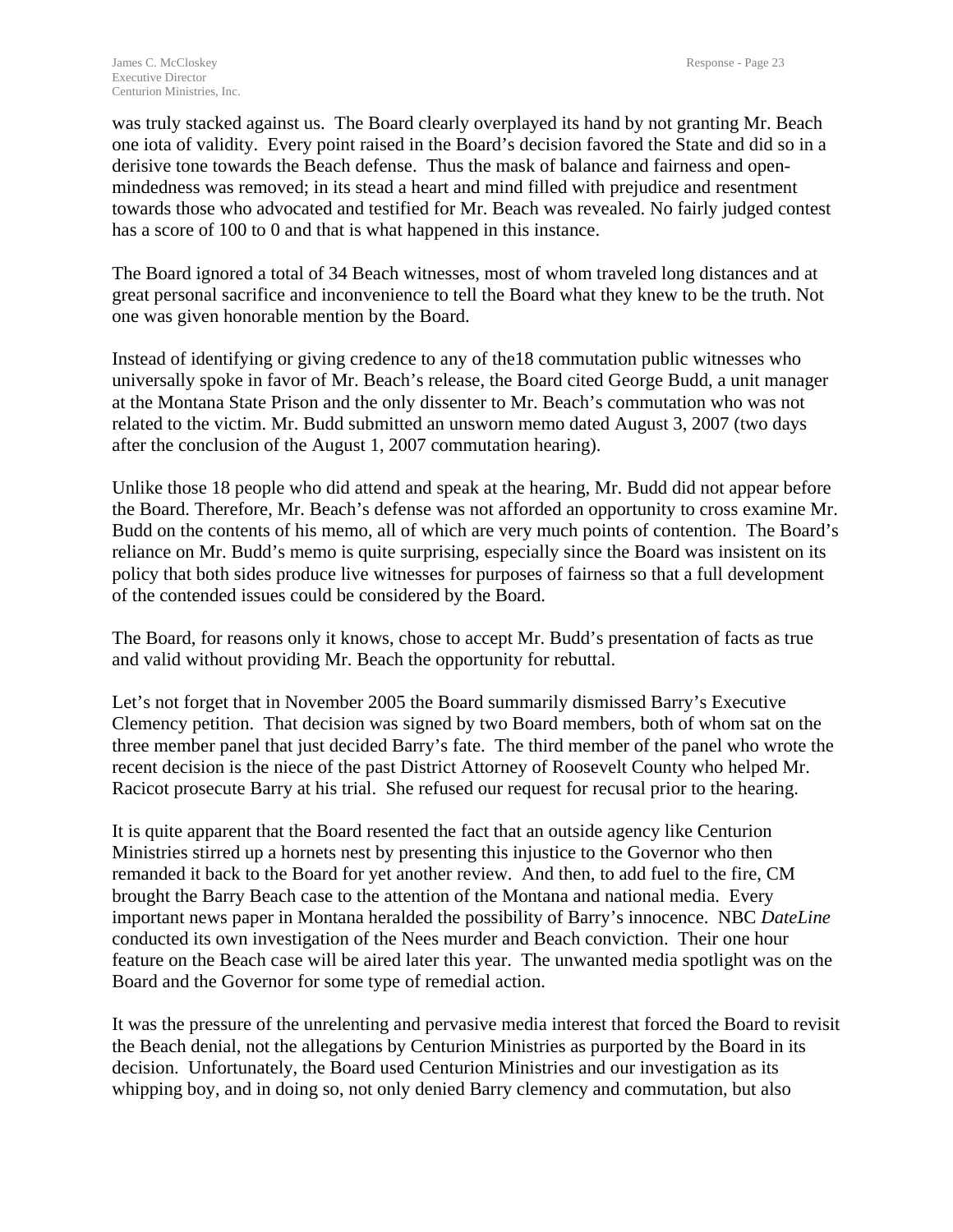instructed him not to return to their good graces again since "*a day ultimately comes when matters are deemed settled…if never before, at last today is that day.*"

The Board sounds greatly relieved that they have finally washed their hands of this matter. Well, we shall see. Time will tell. Centurion Ministries will continue the struggle to free Barry Beach from under this terrible weight of a false conviction and 100 year sentence with no parole. He has already served almost 25 years. How many more must he endure before some Jurist recognizes the injustice heaped upon Mr. Beach, and issues the order for his long sought and deserved release?

 $\prec$ 

# **Post Script:**

Although not a matter of great importance, but characteristic of the Board's misapprehension of facts, the Board referred to me incorrectly in its decision as "**Robert McClosky**".

The state in its closing arguments to the Board described a case in which CM, through postexecution DNA testing, discovered that Roger Coleman was, in fact, guilty of a Virginia murder. This DNA result occurred after CM had spent many years attempting to clear his name, wrongly believing Mr. Coleman to be innocent. This is true.

It was me who convinced the then Governor of Virginia, Mark Warner, to authorize the DNA testing to go forward. When the results were not what I expected, I immediately and publicly announced that my belief in Roger's innocence was wrong. Everyone makes mistakes, no matter how well informed about the facts of the case. This was one of my mistakes.

CM is not afraid of the truth; we use every available and legitimate means to discover it. If CM, during the course of its investigation, finds credible evidence that our belief in someone's innocence is misplaced, we cease our efforts on behalf of that person immediately. Through CM's 27 year existence, we have done so in five cases including Mr. Coleman's.

We have conducted an exhaustive seven year investigation of Mr. Beach's case. We have discovered nothing that disturbs our belief in his innocence. If we had, we would have dropped our efforts to free him long ago. CM has no interest in freeing anyone in whose innocence we are not completely confident based on a rigorous examination and investigation of his claim of innocence.

In pointing out the Roger Coleman case to the Board, the AG's office failed to mention the 40 people CM has freed during our 27 year history. I have enclosed CM's brochure which provides a profile of each of the 40 CM exonerees (you may also review our past cases at our website, [www.centurionministries.org](http://www.centurionministries.org/) ).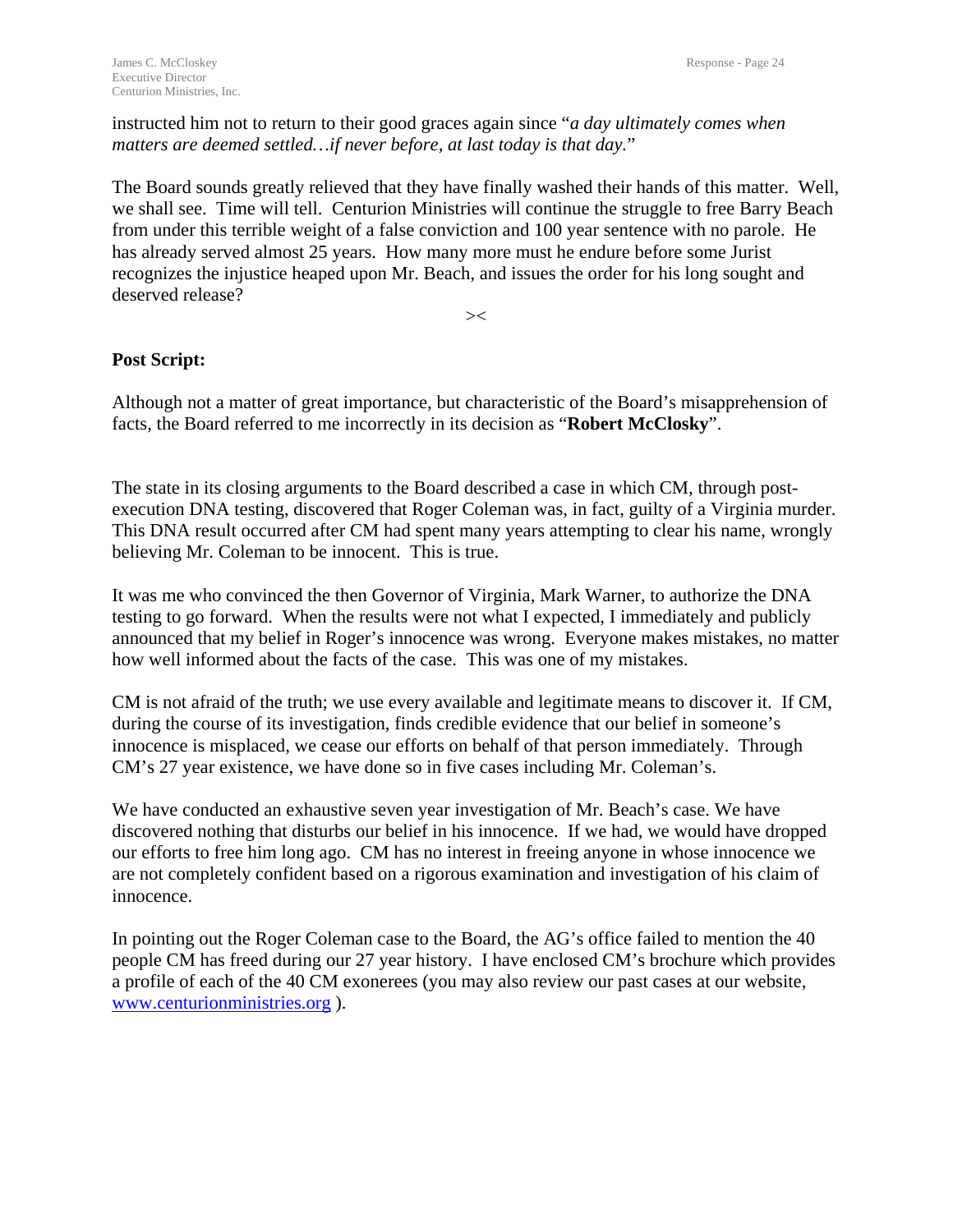# **Appendix A**

# **The Board's Misstatements of Facts**

# **1. The Bloody Palm Print**

• The bloody balm print "*has little probative value…. Neither Kimberly Nees nor Barry Beach could be included or excluded as possibilities of those who may have left the print… Barry Beach could have left the print as he was attacking Kimberly…Kimberly Nees could have staggered against the pick up truck while she was in the death throes*."

# **2. The Beach Confession**

- "*Nothing from the confession conflicted with the actual crime scene*…"
- Barry "*was connected* [to the crime scene] in *a host of ways through his confession*."
- The Beach confession was "*consistently in keeping with the actual physical evidence*" and correlated to the crime scene "*in supreme detail*".
- "*The confession statement is compelling self-authenticating when compared with the crime scene*" and there is "*nothing within the statement* [Beach's confession] *that suggests innocence and much that demonstrates guilt.*"
- Barry's confession is evidence "*at least as compelling as fingerprints could possibly have been*."

# **3. Confession to the Nees Murder by other People**

"…*As to the likelihood that there were other perpetrators, amorphous statements were offered that various people said they knew more of the story or that they knew the wrong man was in prison… however no evidence whatsoever corroborating those statements or correlating them to the actual murder was brought or even claimed to have existed*"

- **4.** Centurion Ministries was admonished by the Board because Maude Grayhawk was "*not produced at the hearing*."
- **5.** Witness Richard Holen did not come forward with his information in the 28 years since Kimberly Nees' murder.
- **6.** Inference made by the Board that the testimony of Richard Holen and Dun O'Connor is not reliable because they "*had been drinking a great deal the night before*".
- **7.** "*No proof of innocence or newly discovered evidence of non-guilt has been presented*."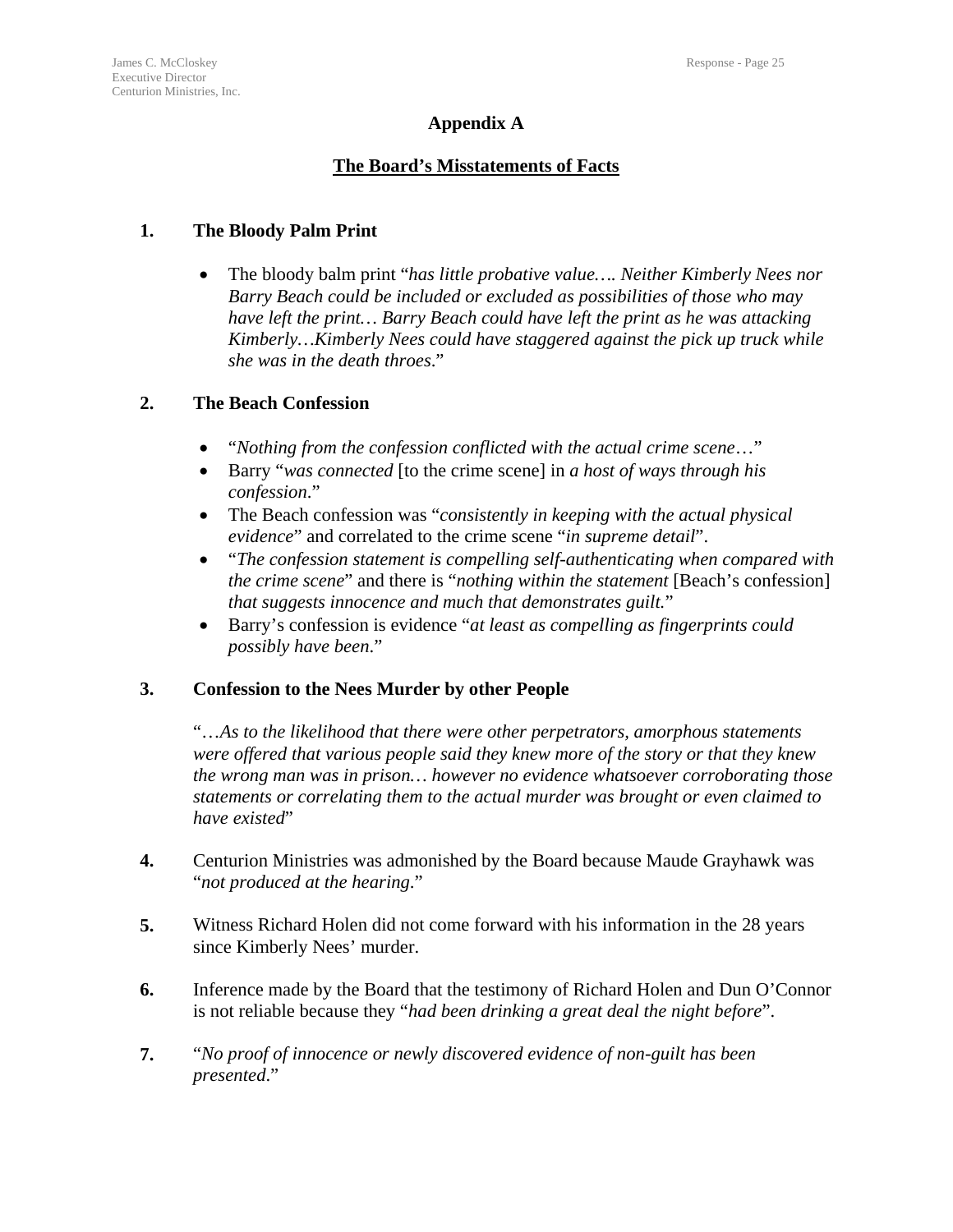- **8.** Centurion Ministries did not provide any reason to think that the bloody towel is connected with the murder in any way.
- **9.** "*There is no reason to believe that the footprints are in any way connected to this murder.*"
- **10.** Centurion Ministries' theory is that "*the hair taken from Mr. Beach's pubic region was planted* [by Steve Grayhawk, Sr.] *to throw law enforcement inquiries on a fake trail.*"
- **11.** Prosecutor Racicot's comment to the jury that the pubic hair found on Kim Nees' white sweater was "*in fact*" Mr. Beach's was merely "*a fine distinction" and a "shorthand remark*".
- **12.** The pubic hair found on the sweater "*shared every characteristic identifiable at the time with* [that of] *Mr. Beach" and that this hair did "point the finger of responsibility for this murder …at Mr. Beach himself*."
- **13.** The Board minimized Arnold Melnikoff's professional fall from grace to "*problems with testimony in other cases that have been called into question.*"
- **14.** With regard to prosecutorial misconduct by Prosecutor Racicot, the Board stated that, "*we have read the trial transcript completely and find none.*"
- **15.** Mr. Beach's trial was "*no less a battle of the titans*" between Prosecutor Racicot and defense attorney Timer Moses.
- **16.** "*We have read the trial transcript completely and find no evidence whatsoever of the inadequacy by Mr. Moses*."
- **17.** "*Every print in the truck has been compared against every person accused of involvement in this matter by Mr. Beach*…"
- **18.** The Board described Centurion Ministries as "*returning more than 30 times to the rural reservation area repeatedly interviewing the same people*."
- **19.** Centurion Ministries did not produce "*memorialization of statements*" during the course of its seven year investigation until specifically requested by the Board in 2007.
- **20.** Centurion Ministries duped the Beach commutation witnesses and the Board itself into thinking that Barry was innocent when it said that "*the facts simply did not unfurl as they were alleged and characterized in the Centurion Ministries claims*."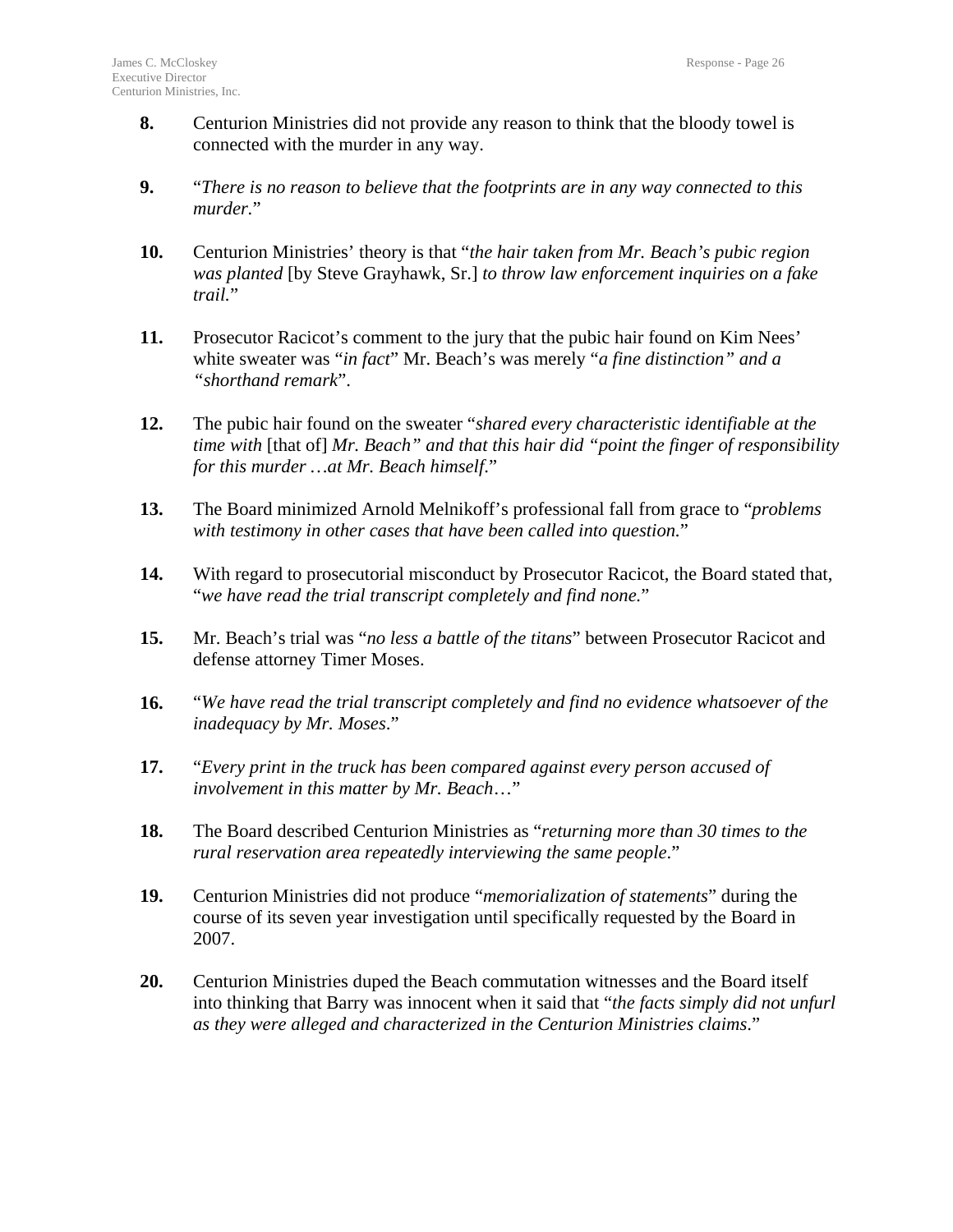#### **Appendix B**

# **The CM Confession Analysis**

#### **Evidence of a False Confession**

The only evidence presented against Barry Beach at his trial was the confession given to Louisiana police officers Jay Via and Alfred Calhoun. At the hearing before this Board, Mr. Beach presented evidence demonstrating that the confession that he gave was false.

#### **Dr. Richard Leo**

Dr. Richard Leo, a nationally renowned expert in the field of police interrogation and false confessions explained to this Board the phenomenon of false confessions and the frequency of false confessions. There is no doubt whatsoever that innocent people falsely confess for a number of reasons. Dr. Leo explained that in the over 200 DNA exonerations demonstrating innocence with certainty, 25 % of those individuals gave false confessions. Dr. Leo explained how through a series of studies a methodology has been developed to assist in attempting to discern whether or not a confession is reliable or whether it is false. Dr. Leo described this methodology as a "fit test." He described this methodology in common sense terms as carefully reviewing the content of the confession against the known facts of the crime. In particular where a confession is uncorroborated by other witness testimony or any forensic evidence, there should be serious concerns about the reliability of the confession where the statement doesn't reveal non-public information which could only been known to the killer and where there is not a danger of contamination by police officers. Dr. Leo also expressed concern about the failure of police to record the earlier parts of an interrogation, thus leaving no objective record of the interrogation techniques used.

Dr. Leo went on to describe his analysis of Barry Beach's confession statement. Dr. Leo based his analysis on the understanding that there was no forensic evidence to corroborate Barry Beach's confession and further that there were no other witnesses implicating Barry Beach in the murder of Kimberly Nees. Dr. Leo indicated that an analysis of Barry Beach's confession against the known crime facts demonstrated the lack of any specific knowledge on the part of Barry Beach that would have only been known to the killer and could not have been the product of contamination. Dr. Leo also stressed the importance of all the factual errors made by Barry Beach in the confession as indicating the unreliability of the confession. In cross examining Dr. Leo, the state never questioned Dr. Leo about the reliability of Barry's confession, but instead suggested that Dr. Leo was biased. The failure to inquire about the reliability of the confession demonstrates the state's inability to explain all the factual mistakes in the confession. The essence of Dr. Leo's testimony was not his own conclusion about Barry Beach's confession, but was his provision and explanation to the Board of an accepted methodology for this Board to evaluate the reliability of Barry's confession.

Even Sergeant Jay Via, the main witness against Mr. Beach, agrees that if a confession's building blocks are wrong as far as the facts of the crime scene and the evidence, then the confession has very little, if any, value. Listen to what Sergeant Via says about that subject when examined by Prosecutor Racicot at Beach's trial: Sergeant Via states at trial that he had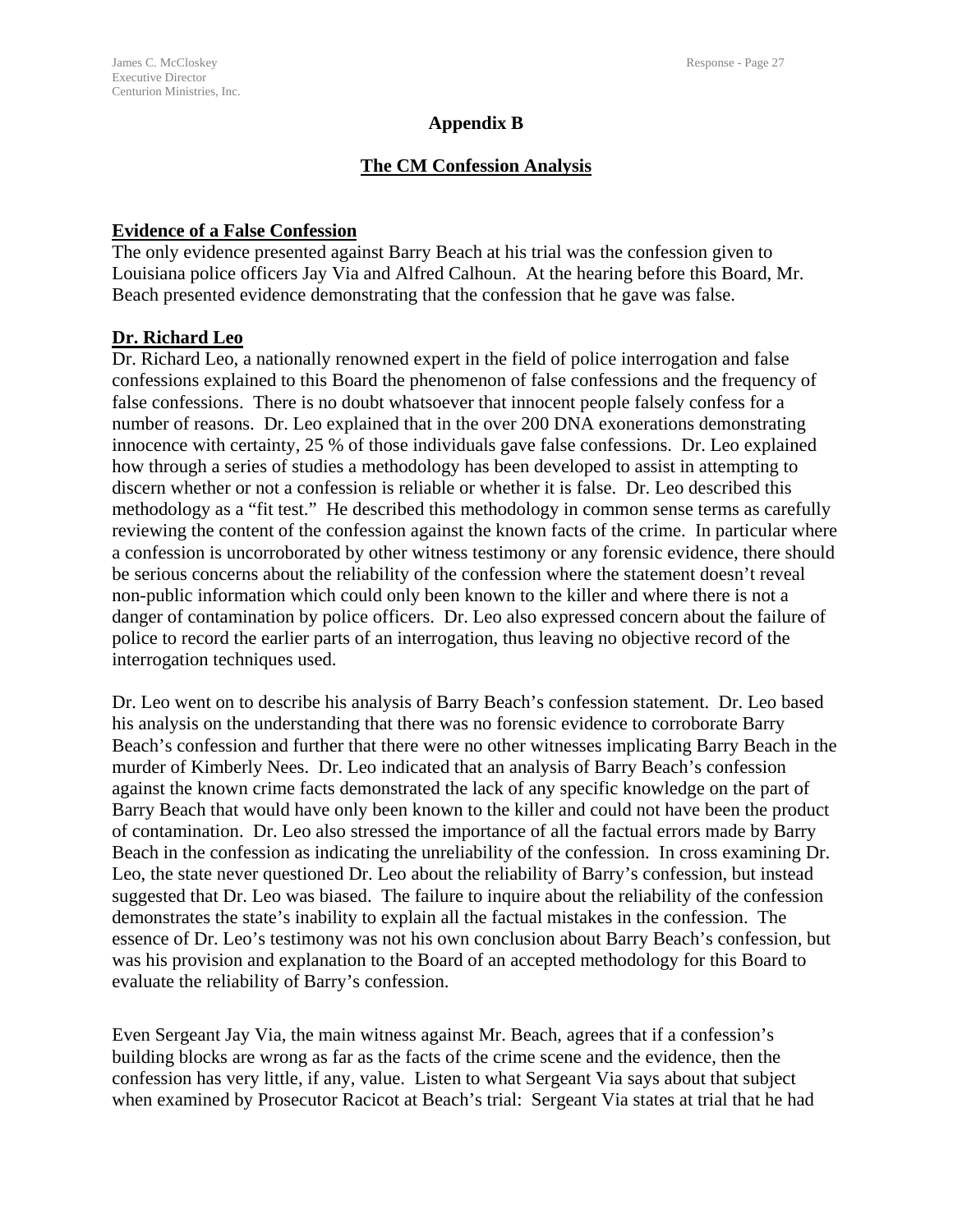placed no stock in Beach's alleged confession to the three Louisiana murders<sup>[4](#page-29-0)</sup> that he was investigating in Monroe, LA because "*checking out the facts, it all appeared to be inaccurate as to the crime itself; how the crime had been committed and the evidence at the crime scene….it was completely erroneous".* 

This same principle can be applied to Mr. Beach's confession to the murder of Kim Nees. Let's examine the confession's content and see if it is an accurate version of the crime scene and what happened to the victim.

#### **The Confession**

Barry Beach's confession statement taken by Louisiana police officers Jay Via and Alfred Calhoun is fraught with error and provides ample evidence that Barry Beach was not at the crime scene. The facts contained in Barry Beach's confession, although at times detailed, provide no unique information that would have been known only to the killer. Within the confession there are numerous facts that Barry Beach clearly got wrong. There are other facts that Barry Beach generally got right but were so well known to the public that any number of Poplar residents could have provided the same facts. Finally, there were a number of facts that Barry Beach provided that could not be corroborated either way and thus provide no basis for determining the reliability of the confession.

#### **Statements Regarding Activities Earlier on June 15th**

The state relies heavily in its analysis of the confession upon statements Barry Beach gave regarding his activities earlier in the day on June  $15<sup>th</sup>$  when he went to Sandy Beach with Caleb Gorneau and Shannon O'Brien. None of those facts are really in dispute and occurred many hours before the murder. The fact that Barry Beach described activities corroborated by Shannon O'Brien and Caleb Gorneau provide no insight into what occurred during the early morning hours of June 16, 1979. The state's theory that because Barry was angry earlier in the day at his truck breaking down he therefore must have acted violently toward Kim Nees is unsupported by any evidence. Barry said in his confession that by the time he walked into town, he was no longer upset.

# **The Location of the Pickup Truck**

 $\overline{a}$ 

Perhaps one of the most important errors made by Barry Beach that did not match the crime scene is the location of the pickup truck. Barry Beach described in his confession the pickup truck being located near the train bridge when in fact it was over 250 feet from the train bridge. Although the state attempts to gloss over this error regarding the truck's location by claiming that the entire park was known as the "train bridge", Barry Beach's error is highlighted when one looks at Sgt. Jay Via's January 9, 1983 report at page 7 wherein Detective Via describes Barry Beach having a vision "of Kim lying on her side next to the right rear passenger tire of the vehicle by the river. In this vision, Barry could also see a railroad bridge next to the vehicle." It

<span id="page-29-0"></span><sup>4</sup> Via originally suspected Barry of three unsolved Monroe, LA murders, however it soon became apparent to all concerned that Barry had nothing to do with the Monroe murders.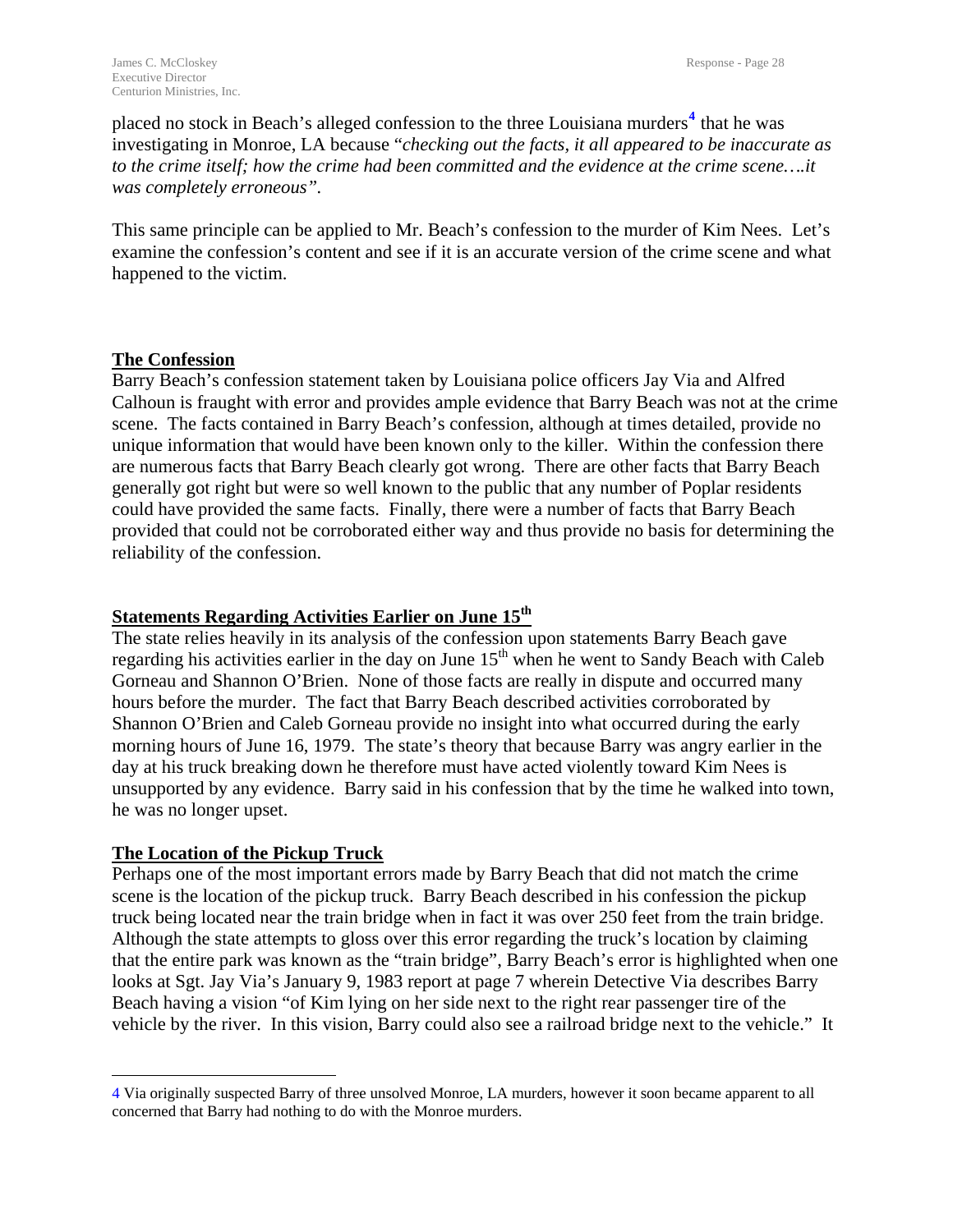is thus clear that Barry Beach thought that Kim Nees' vehicle was parked next to the railroad bridge and not some 250 feet away.

This error is highlighted by Barry Beach's later description of four trips from the pickup truck to the river. In his confession, Barry Beach describes four trips made from the truck to the river. It is clear that Barry Beach has no idea that each of the trips would have required traveling approximately 500 feet. Barry Beach says, "The first thing I could think of was to get rid of the evidence so I threw the tire iron and crescent wrench in the river (**trip 1**) and I went, I started looking for a blanket or something in the pickup and there is a plastic bag in there - it's a garbage sack and I got it and I tried to put the body in it. I drug it over to the edge of the bank of the river and I just pushed her off the edge of the bank (**trip 2**) and I turned around and started looking to try to think of what to do. I didn't really know what to do. I was scared. And so I went and got the keys out of the pickup and I threw the keys in the river (**trip 3**). And I picked her jacket up off the ground and threw it in the river by the body (**trip 4**)." (Parentheticals added) It is clear that Barry Beach thought that the truck was so close to the river that he could quickly run back and forth rather than making a 500 foot round trip between the truck and the river.

# **Pushing Kim's Body into the River**

Attached to this memorandum is a crime scene photograph taken on the morning of June 16, 1979 showing the location of the pickup truck, the steep embankment down to the river bank, and Kim Nees' body in the river. This photo graphically demonstrates the distance Barry would have had to travel back and forth for each of the four trips to the river he described.

In his confession, Barry Beach stated that he "**just pushed her off over the edge of the bank**." A review of the photographs, diagrams and crime scene reports show that this was physically impossible. Mr. Beach's clemency petition included an FBI crime scene report dated June 19, 1979 wherein it states: "Of interest is the fact that the unsub drug victim 256 feet, pushed her over a 10 foot cliff, and jumped down, lifted victim, and threw her into river." It is also important to note the footprints clearly visible in the photograph admitted into evidence during the hearing in the mud on the riverbank near the body. Barry's confession makes clear he did not realize that it would have been necessary to jump down and place Kim's body to the river.

#### **Exiting the Driver's Door**

In his confession statement, Barry Beach clearly stated his belief that Kim Nees exited the driver's door. At page 8, he stated, "She started backing away from me and trying to get out of the pickup. She slid back over to the driver's side and started to get out the door and I jumped out and ran around the pickup, caught her as she was coming out the door. I threw her up against the pickup and grabbed her and tried to kiss her and she scratched me." Kim Nees did not exit the driver's door. All of the forensic evidence demonstrates that Kim Nees was dragged out the passenger door, pulled approximately 9 feet from the vehicle and thrown to the ground where a large pool of blood was located. The blood stains on the seat of the vehicle and the blood stains on the outside of the passenger side of the vehicle corroborate this. Absolutely no blood was found on the outside driver's side of the vehicle or on the ground outside the driver's side. Sheriff Dean Mahlum in his January 7, 1983 report listing the 9 points of information provided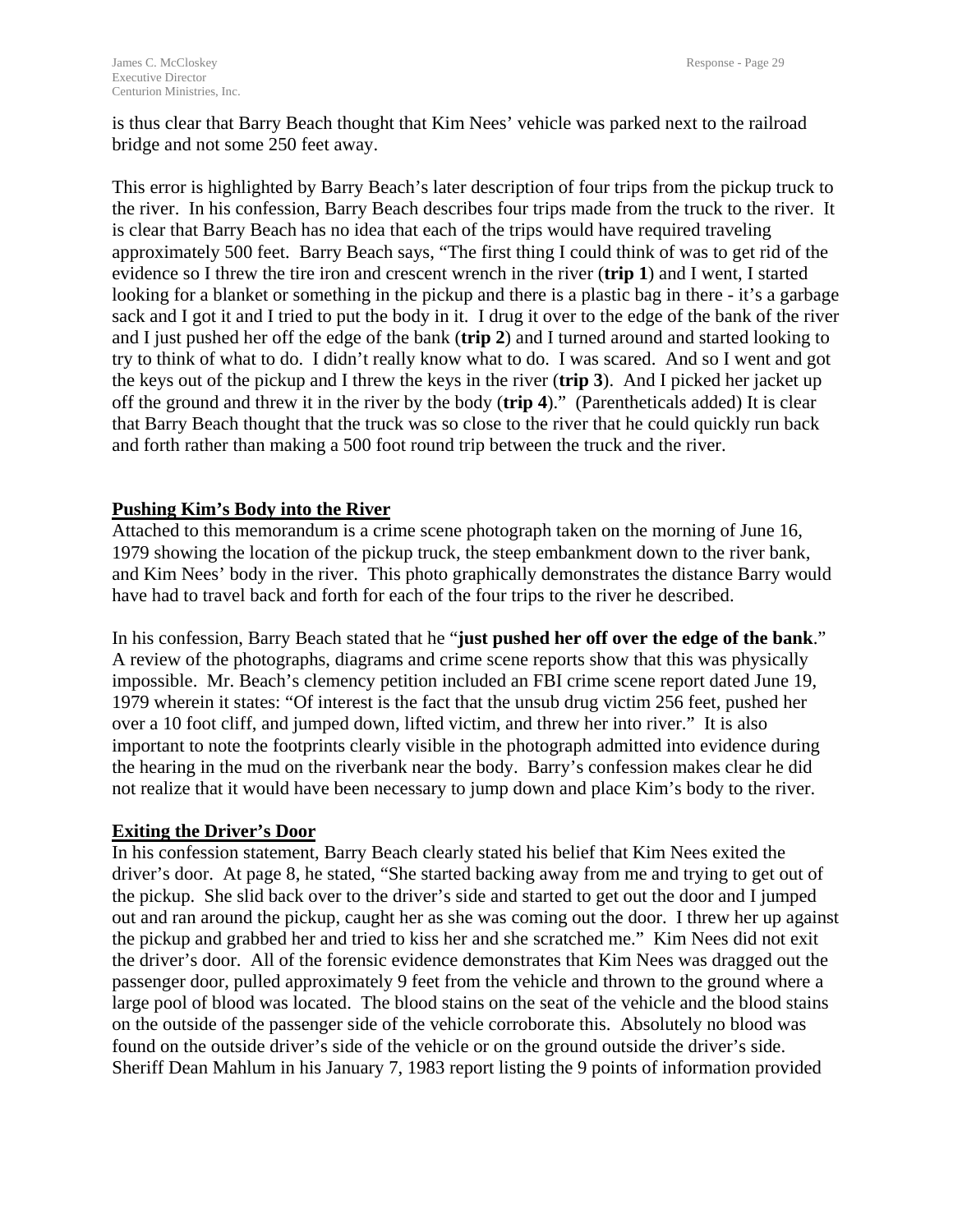to the Louisiana detectives clearly indicates his confirmation of this fact when he wrote at item #5: "Victim was dragged from the passenger door of the victim's pickup."

This glaring error by Barry completely undercuts Mr. Racicot's claim that Barry got the sequence of events correct. Indeed, this error demonstrates Barry Beach's ignorance of how the attack on Kim Nees unfolded.

#### **Choking Kimberly Nees**

In his confession, Barry Beach described choking Kimberly Nees as he held her up against the driver's side of the vehicle. First, Kimberly Nees was severely injured and bleeding heavily inside the vehicle when she was initially attacked. Not only is there no evidence she was outside the driver's side of the vehicle, but Dr. Pfaff, the medical examiner, related no evidence whatsoever that Kimberly Nees was choked. The state attempts to explain this away by indicating that the choking may not have left any marks, but the fact remains that there was no evidence that Kimberly Nees was choked or that she was held against the vehicle on the driver's side. Had she been choked, there would have been bruising or marks on her neck. There was neither. Had she been held up against the driver's side of the truck, there would have been blood on that side of the truck. There was none.

#### **The Clothing**

Barry Beach's description of Kim Nees' clothing provides unique evidence not only that Barry Beach was not at the crime scene but of contamination on the part of the Louisiana detectives. Barry Beach in this confession indicates that Kim Nees was wearing a brown sports jacket and a plaid polyester blouse. Barry Beach was wrong on both counts. As noted by Dr. Richard Leo, Barry Beach's mis-description of Kim Nees' clothing is particularly important because Detective Jay Via made the exact same mistake about Kim Nees' clothing. Evidence of this contamination appears in the January 7, 1983 phone call between Detective Jay Via and Sheriff Dean Mahlum. In that phone call, a transcript of which is before the Board at page 1 bottom, Sgt. Via indicates the following: "But, the details he ran down are almost identical to what you found at the scene. He's only got one thing wrong. The clothes the victim was wearing. You said she had on a brown, plaid shirt. And he said she had on a brown or tan colored sport coat. But he said he took the sport coat thing off her and ...".

The above indicates that Sgt. Via wrongly believed he had been told by Sheriff Mahlum that Kimberly Nees was wearing a brown, plaid shirt. This is what is known as a false fact. This false fact then appeared in Barry Beach's confession at page 10. Barry Beach was asked to describe the clothing Kim was wearing. He stated she was wearing a brown sports jacket and blue jeans and a plaid, polyester blouse. Kim was actually wearing a blue and red pullover sweater. Sgt. Via's clothing description error found its way into Barry's confession. This could not have occurred by chance. It is evidence of contamination by Sgt. Via prior to the tape recorder being turned on.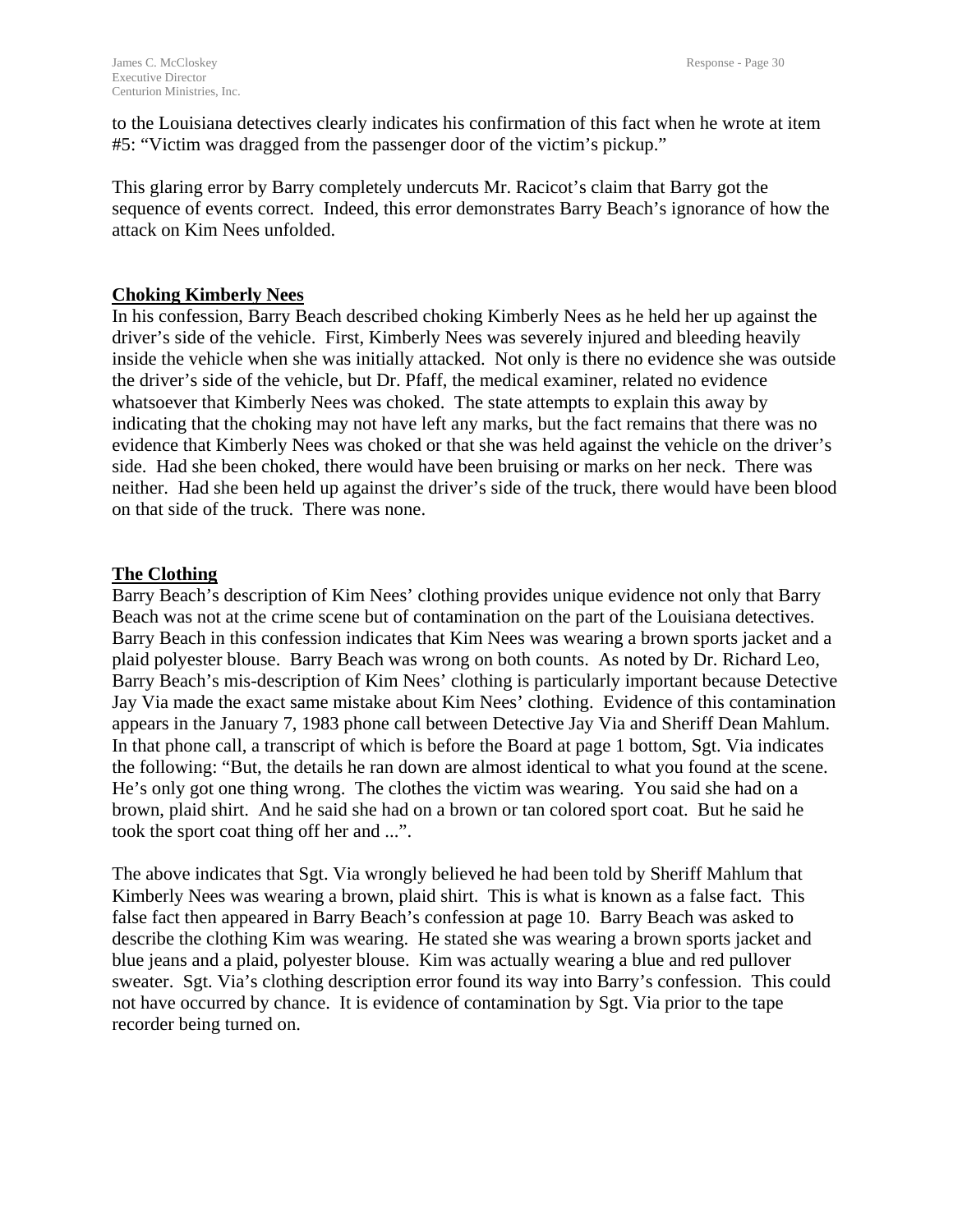#### **The Jacket**

Not only did Barry describe Kim having worn a brown sports jacket but he said he tossed it over the river bank. No such jacket was ever located.

#### **The Murder Weapon or Murder Weapons**

Much has been made of the fact that Barry Beach described two murder weapons - a crescent wrench and a tire iron. The M.E., Dr. Pfaff, testified that while it was possible that a crescent wrench made some of the wounds, such could not have made all of the wounds. He also testified that a tire iron could have made some of the wounds, but not all of the wounds. **Most importantly, he testified that he could not say with certainty that either of these weapons made any of the wounds.** In addition, he never testified that there were in fact two weapons used. It was well known in Poplar that a crescent wrench was used. In addition, the June 19, 1979 FBI report indicates that initially Dr. Pfaff believed that a tire iron or small light hammer was responsible for the wounds. The same FBI report states: "Autopsy reveals victim died as a result of at least 20 blows to the head with either a tire iron or a small light hammer." Finally, although Ted Nees reported that his crescent wrench was missing, he never reported that the tire iron was missing. Moreover, as a number of witnesses have testified, Becks Sporting Goods in downtown Poplar had a large window display that included a full size crescent wrench along with crime scene photos.

#### **Uncorroborated Statements**

The confession obtained from Barry Beach contained a number of statements that could never be corroborated as being true. These included the following:

1. **Wiping away of his fingerprints** - no fingerprints of Barry Beach were found anywhere inside or outside the pickup truck despite the fact that numerous fingerprints and palm prints were found on both the interior and exterior. In addition, there were no references to finding wipe marks indicating that fingerprints had been wiped from the vehicle. To this day, there remain eleven unidentified fingerprints (five from beer cans, three from inside the truck and three from outside the truck) and four unidentified palm prints, one of which is the bloody palm print on the outside passenger door. Barry's claim that he wiped away his fingerprints seems highly implausible and can't be confirmed.

2**. Use of a garbage bag** - In the confession statement, Barry Beach mentions the use of a garbage bag whereby Kim Nees' body was placed feet first up to her shoulders in a garbage bag and then dragged the 256 feet from the area outside the pickup truck to the riverbank. At the time, Barry Beach weighed approximately 150 pounds. Kim Nees weighed approximately 115 pounds.

The claim that the garbage bag explains the lack of blood in the drag trail makes no sense since Barry said Kim was placed inside feet first. Barry would have had a very difficult time dragging Kim's body the 256 feet to the river. Kim was bleeding from the head. According to Barry, her head was not in the bag. Where, then, is the blood? **No garbage bag was found nor were any remnants of a garbage bag found anywhere in the crime scene area.** The state speculates that the garbage bag may have blown away or floated away in the river. There is no support for this speculation. Of interest is the fact that Louisiana Detective Sgt. Via appears to have discussed a garbage bag with Sheriff Mahlum at some point prior to the January  $7<sup>th</sup>$  postconfession telephone call for which there is a transcript. On page 1 of the January  $7<sup>th</sup>$  telephone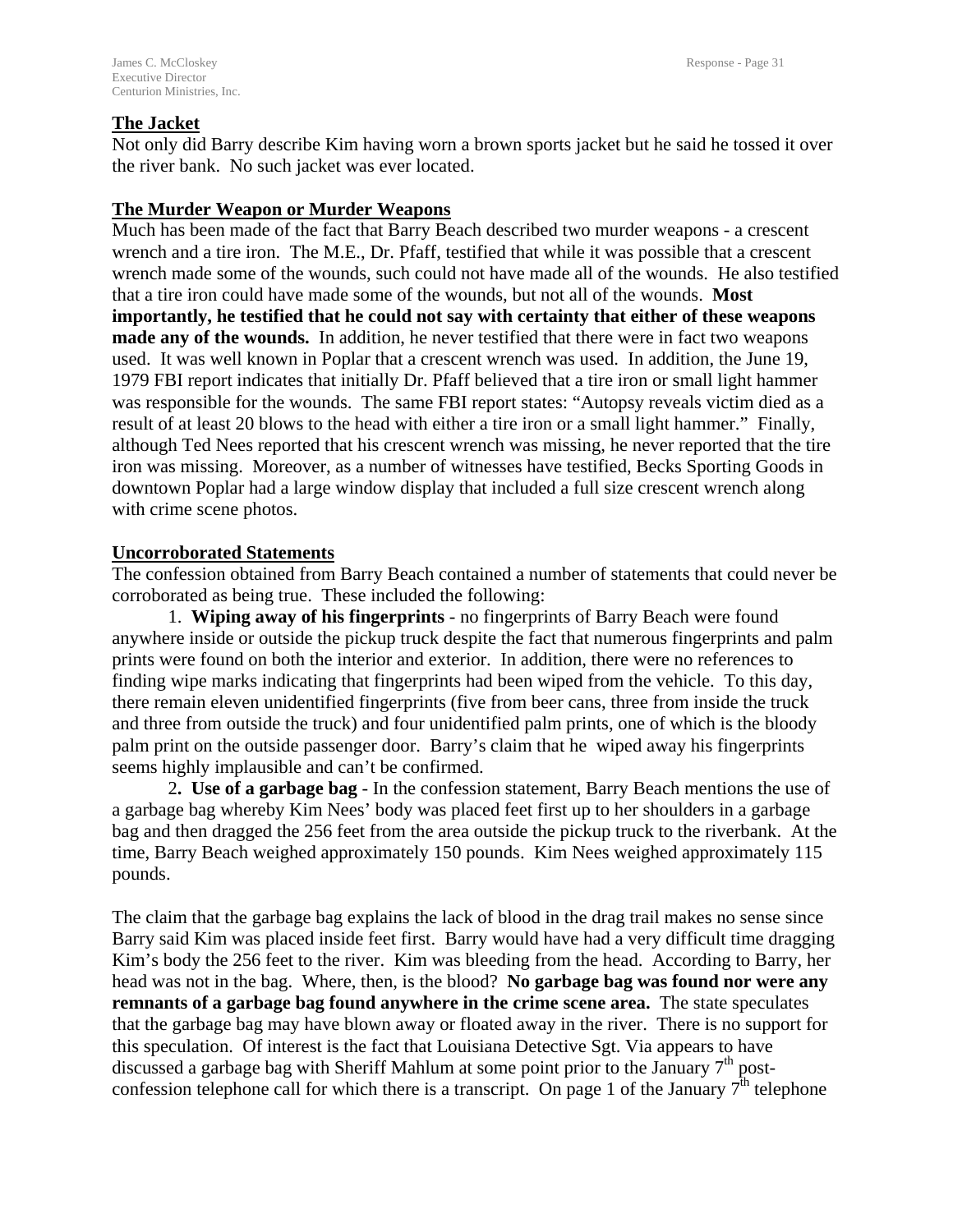call transcript, the very first time Sgt. Via mentions the garbage bag, he states: "And here's what he says about the garbage bag." Given that there is absolutely no mention of a garbage bag earlier in this transcript, it appears that prior to the recording of this phone conversation, a garbage bag was discussed between Via and Mahlum.

#### **The Location of the Murder Weapons**

The state suggests that the confession is reliable because Barry Beach stated that he disposed of the murder weapons in the Poplar River. The Poplar River was dragged and searched approximately one month after the murder at which time a claw hammer was found about 30 feet from the body. Then, after Barry Beach's confession, the Poplar River was searched again two more times. No murder weapons were ever located. While it may be plausible that one or two of the three items - the keys, tire iron and wrench would not be found, it is not plausible that all three would not be found if they had been thrown in the river as Barry stated.

# **The Keys**

As with the location of the murder weapons, Barry Beach indicated that the keys were thrown into the Poplar River. It was well known that the keys had never been located. No keys were found in the river. Thus, this is another aspect of the confession that could not be confirmed.

# **Public Knowledge About the Details of Kim Nees' Murder**

Within hours of the discovery of Kim Nees' body, talk of Kim Nees' murder was widespread throughout the town of Poplar. That talk continued for months and years. Details of the murder were well known to many of the residents of Poplar. A number of the residents gathered to watch police officers as they processed the crime scene. The previously described display at Beck's Sporting Goods included not only a display of a crescent wrench but display of actual crime photos, including a photograph of the truck in its location where Kim Nees was killed and a photograph showing Kim Nees' body in the river. In addition, newspaper articles gave descriptions of the crime, including the fact that Kim Nees had initially been attacked inside the pickup truck and the attack continued outside the pickup truck where she died prior to being placed in the river. One such article which was introduced into evidence at this hearing provided the following factual information as an example of the widespread public knowledge of the case:

"Investigation into the case has shown that the attack on Ms. Nees began in the pickup and continued on the ground outside the pickup. After death, Ms. Nees' body was dragged approximately 100 yards and thrown into the Poplar River. Autopsy has shown that the cause of death was a minimum of 20 blows to the head area with a blunt weapon."

# **Failure to Record the Pre-confession Interrogation**

A part of the problem with determining the reliability of Barry Beach's confession is not only that numerous facts contained within the confession don't fit the known crime scene facts, but that most of the interrogation of Barry Beach was not recorded and preserved. By the Louisiana detective's own account, the interrogation of Barry Beach began somewhere around 12:30 p.m. on January 7, 1983. The recording of the confession began at approximately 7:08 p.m. The seven hours of interrogation prior to that recording are not preserved and thus there is no way to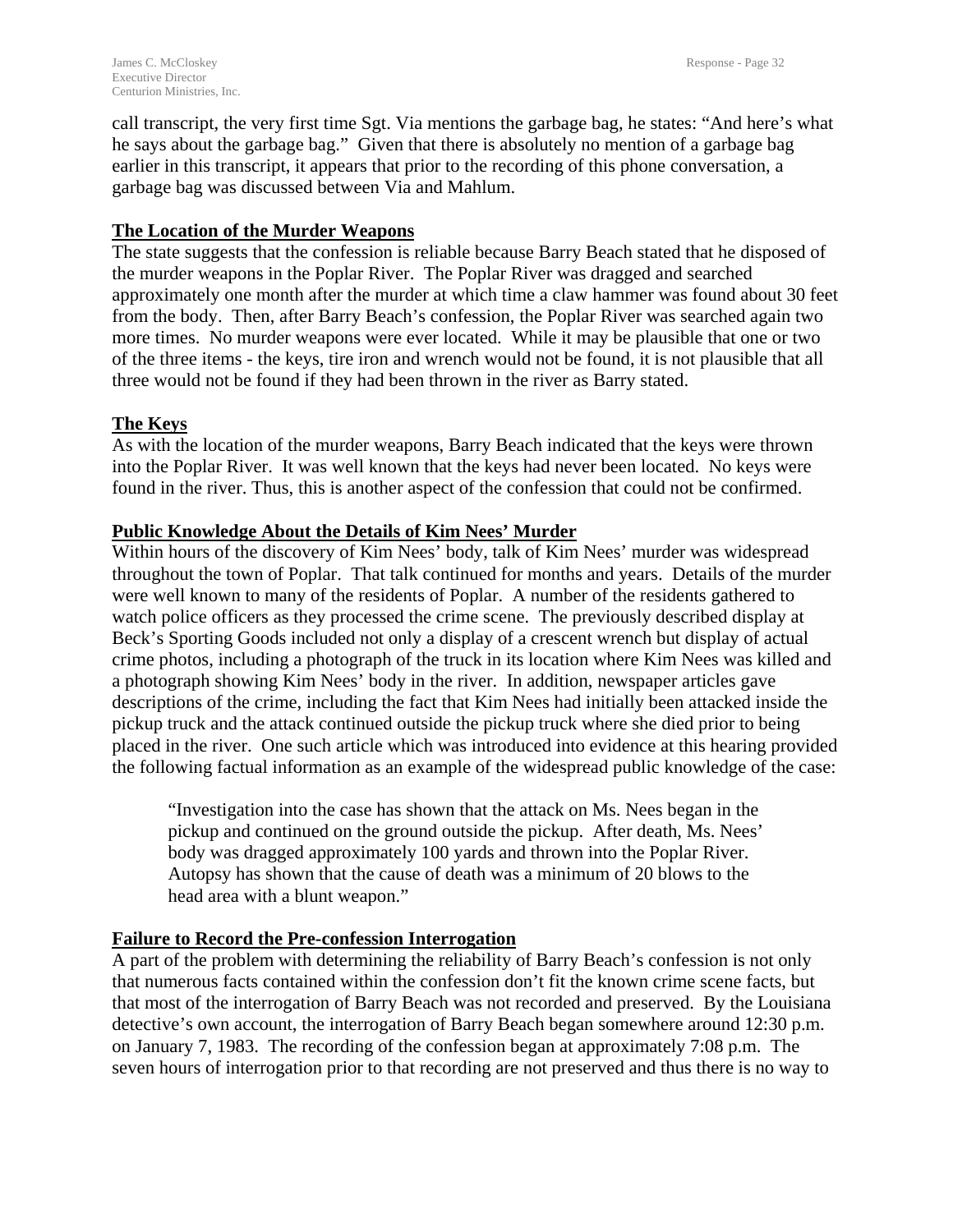determine the way in which Barry Beach was questioned to determine whether or not he was "fed" factual information.

#### **Louisiana Sgt. Jay Via's and Alfred Calhoun's Reliability and Credibility**

Former Louisiana Sgt. Jay Via's credibility is seriously in question as is Alfred Calhoun. Although Sgt. Via claims that he did nothing to either coerce the statement from Barry Beach or "feed" him facts during the interrogation, Via's credibility is suspect. During the hearing, for example, Via claimed that except for a description of the victims' clothing and the suspected murder weapon, he did not receive any factual information about the crime from the Montana authorities other than that revealed to him during the January 5, 1983 conversation with Sheriff Mahlum. Via even claimed that the nine points listed in Sheriff Mahlum's January 7, 1983 memorandum were not given to him until after the confession. Via claimed that the 10:30 time listed in Sheriff's Mahlum's memorandum referred to 10:30 p.m. in direct contradiction of Sheriff Mahlum's own testimony that he provided the nine points prior to the interrogation of Barry Beach. Another example of Via's credibility problems concern what he claimed he was told from Sheriff Mahlum regarding Barry Beach's polygraph exam results. Via testified that he was told that Barry Beach flunked the polygraph given in Montana and was on the verge of confessing. Via was then confronted with a transcript of the January 5, 1983 phone conversation that he had with Sheriff Mahlum wherein Mahlum indicated:

"Did submit to a polygraph but it's inconclusive, the operator felt that he possibly had knowledge of, you know, first hand knowledge about the crime."

Question: Right.

Answer: But he didn't hit on actually doing it."

In response to being confronted with this transcript, Via then claimed that the conversation he testified about must have taken place in another unrecorded call with Sheriff Mahlum.

During his hearing testimony, Via was evasive, refused to answer direct questions, and even denied that he had misunderstood the description of Kim Nees' clothing despite the clear transcript reference to the contrary. During the January 7, 1983 post-confession phone call, the transcript shows that Via said to Mahlum: "You said she had on a brown, plaid shirt." When confronted with this statement in the transcript, Via claimed that the "you" he was referring to Barry Beach which is an absurd statement since he was in the process of speaking with Sheriff Mahlum.

The manner in which Sgt. Via and Alfred Calhoun interrogated Barry Beach is not corroborated because it was not recorded. Nevertheless, Sgt. Via's own report indicates that they were able to get Barry Beach to "break down," and that Sgt. Via told Sheriff Mahlum that he, Sgt. Via, lost his voice, that and Calhoun were "tired men," and that Barry Beach was unaware of where he was.

The testimony of Via and Calhoun that Barry confessed two to three times in front of his own lawyer, Paul Kidd, was directly contradicted by Paul Kidd. All of the above creates serious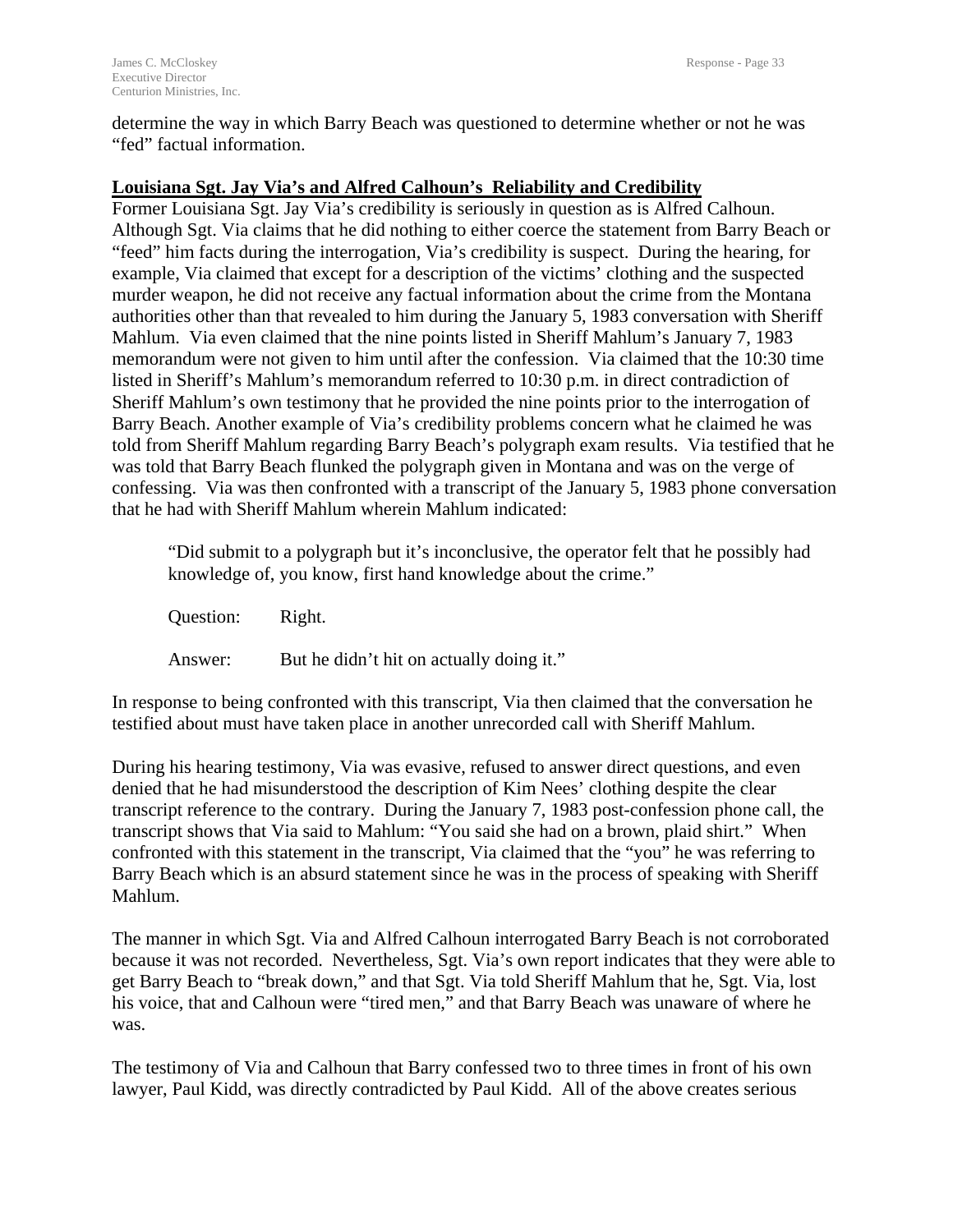concerns regarding the credibility of Jay Via and Alfred Calhoun both in their testimony before this Board and at the time of Barry Beach's trial.

# **Maria Jansen**

Maria Jansen was a dispatcher for the Roosevelt County Sheriff's Office in 1983. She was on duty during the shift during which Jay Via was constantly calling and speaking with Sheriff Mahlum during the interrogation of Barry Beach. Maria Jansen is the daughter of a sheriff who died in office and was replaced by Sheriff Don Carpenter. Maria Jansen testified that during her shift, there were over ten phone calls from Jay Via to Sheriff Mahlum during the interrogation of Barry Beach. This testimony directly contradicts both the testimony of Sheriff Mahlum and the testimony of Jay Via regarding the amount of communication going back and forth during the interrogation of Barry Beach. This is significant because Jay Via maintained that he didn't have many of the details regarding the Kim Nees murder. The number of phone calls with Sheriff Mahlum belies this claim.

#### **The Henry Lucas - Otis Toole Confessions**

As a further indication of Sgt. Via's lack of credibility, one only needs to look at the Otis Toole and Henry Lucas confessions obtained from Via with regard to the murder of Monroe, LA resident Kathy Wharton. Six months after Barry Beach was questioned about the Kathy Wharton murder and six months after Via claimed that Barry Beach had flunked a psychological stress evaluation test with regard to the murder of Kathy Wharton, Via extracted detailed confessions from Toole and Lucas. Toole and Lucas were separated by over 1,000 miles with Lucas in Texas and Toole in Florida at the time of the confessions. Via described these confessions as so detailed, that only the killer could have known the facts that Lucas and Toole revealed. At the hearing before this Board, Via claimed he was "92% to 95% certain" that the confessions from Lucas and Toole were valid. Via now admits that those confessions were in fact false. Via had no choice but to admit the falsity of these confessions given the new DNA evidence linking another suspect to this crime. One has to wonder how both Lucas and Toole could have so many details about a crime with which they were not involved.